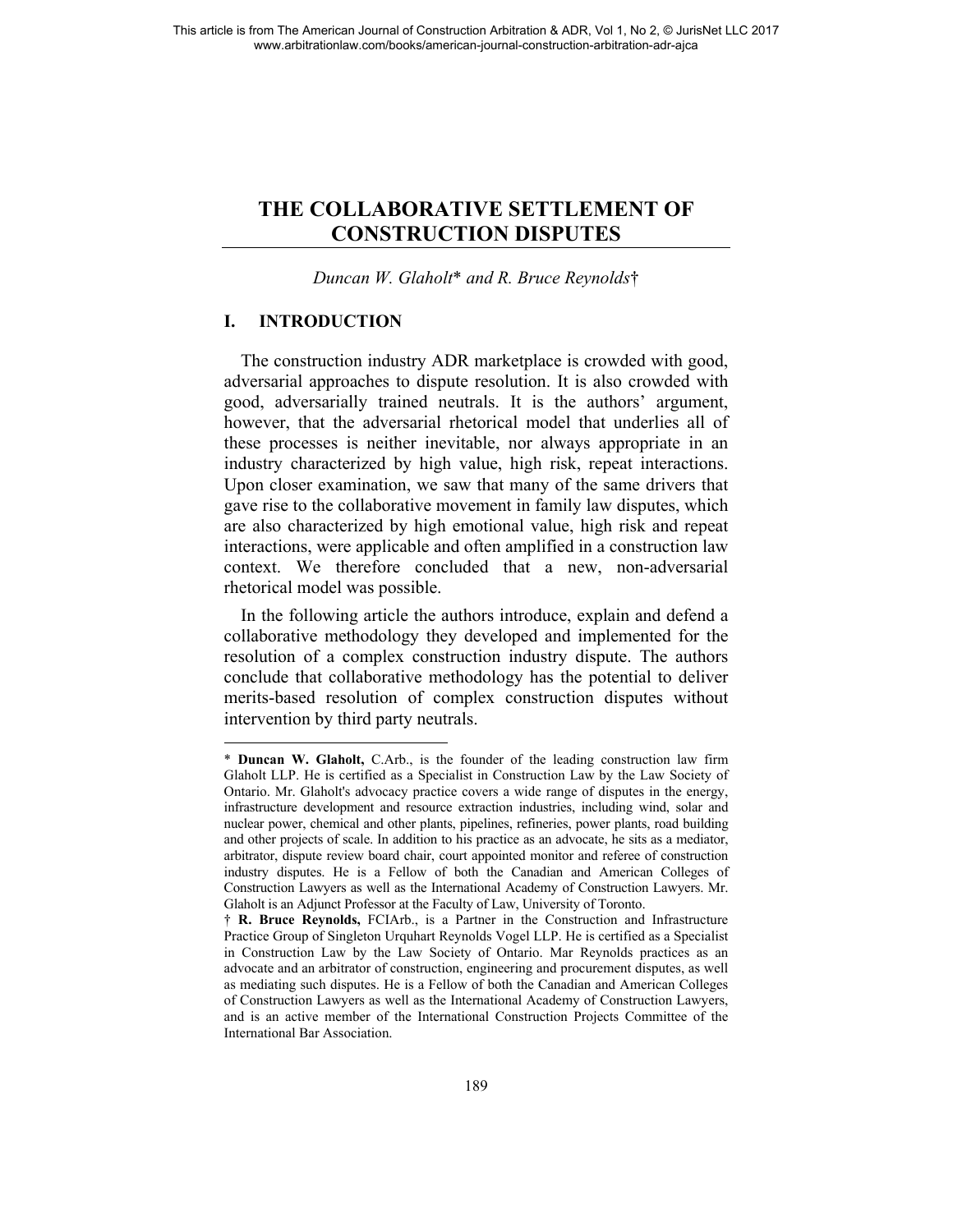After briefly introducing a practical example, the authors discuss the theoretical underpinnings of collaboration in a construction industry ADR setting as an example of systematized cooperation. The collaborative settlement of construction industry disputes is then considered from various points of view, including decision theory and negotiation theory. The authors include a note on the practical effect of this collaborative dispute resolution model on the economics of legal practice.

## **II. BACKGROUND**

The idea of collaborating to settle a complex construction dispute occurred to the authors shortly after we were each hired by opposite sides in a dispute over an energy project that, while although still under construction, was two years late and subject to a cost overrun of over three times the original contract price.

Predictably, the parties' positions were framed in conventional rights-based terms. As legal counsel, initial expectations were also aligned. We were hired to bring all of our professional skill to bear in advancing our respective client's best case. In other words we were to engage in "zealous advocacy" in an adversarial environment.

On this assumption, our path forward was clear: the contractor would sue the owner; the owner would defend and counterclaim; and the adversarial system would grind away for years towards either an imposed resolution or a consensual mediation at some point, once the case was more fully prepared. This was unacceptable to the clients. They wanted something "good, fast and cheap", although meritsbased and sufficiently robust to withstand regulatory scrutiny. Conventional construction industry ADR did not offer precisely the kind of process our clients wanted. We therefore set out to craft our own. We worked at developing a merits-based settlement process without extensive pleadings, document productions, mediation, arbitration or trial.

We were fortunate that our clients were commercially sophisticated and well-resourced. We were also fortunate to have general counsel who were willing to experiment with a new model of dispute resolution. This was particularly risky for the public utility owner involved because our process was subject to audit by a public ratesetting body (the equivalent of a U.S. Public Service Commission) that would determine whether the dispute resolution process was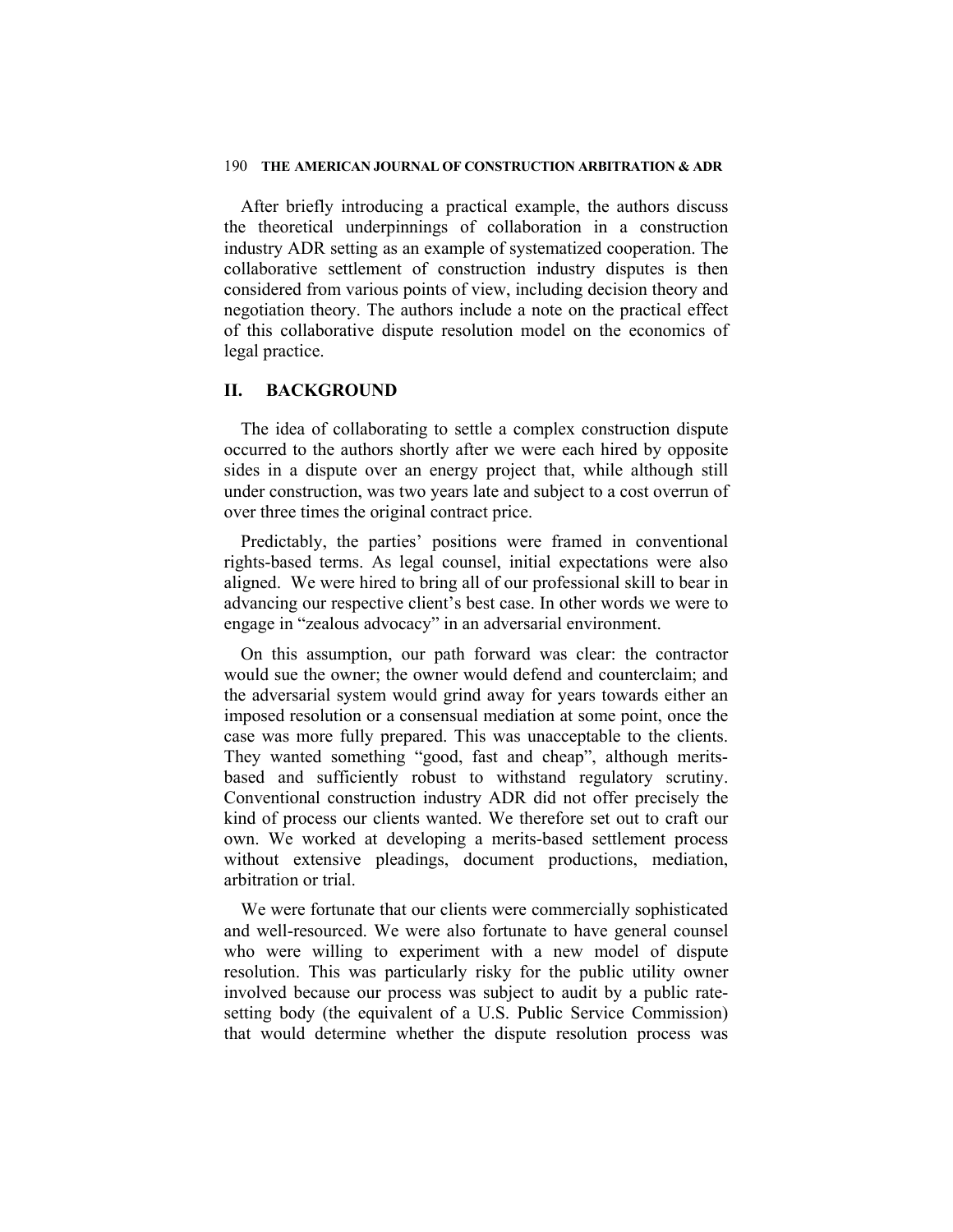sufficiently robust to justify passing the settlement on to consumers. Our process was eventually audited over two days of hearings and passed with flying colours.

Our approach was to work backwards from what the clients wanted (merits based, Pareto efficient, quick, and relatively cheap), to develop a type of 'performance specification', or list of "symmetries" that we felt were necessary to achieving the desired outcome. We agreed that our process had to proceed in the following steps:

Step 1 – Informational symmetry: It was fundamental to our process that it be merits-based. This meant that we would have to engage in an intense exercise in bounded rationality involving selective, consensual and yet meaningful disclosure of non-privileged documents and witness statements on key issues. Our goal was to obtain a reasonable degree of informational symmetry before proceeding to the next step in the process.

Step 2 – Rhetorical symmetry: There was insufficient time for a full adversarial process. Moreover, adversarial argumentation would only push the parties farther apart. As experienced advocates, we realized that neither of us was likely to be able to persuade the other that they were wrong. The most that we could hope to achieve in the short time we had (the clients were talking in terms of months), was to persuade opposing counsel that we understood and could articulate their case *at least as well as they could themselves*. That meant that instead of mastering just our own case, we had to master each other's cases and be able to demonstrate that mastery to each other's satisfaction.

Step 3 – Reporting symmetry: All too often optimism and confirmatory biases creep into lawyer/client reporting. As it was once put "the other side is too smart to understand anything it doesn't like". It was therefore important to us that not just the lawyers, but the clients themselves were presented with an objectively verified view of the opposing case, and developed at least a responsible level of respect for the rationality of the opposing case. To achieve reporting symmetry, we decided to review each other's briefing memoranda on the strengths and weaknesses of the respective cases. Each side then met with its own lawyer in a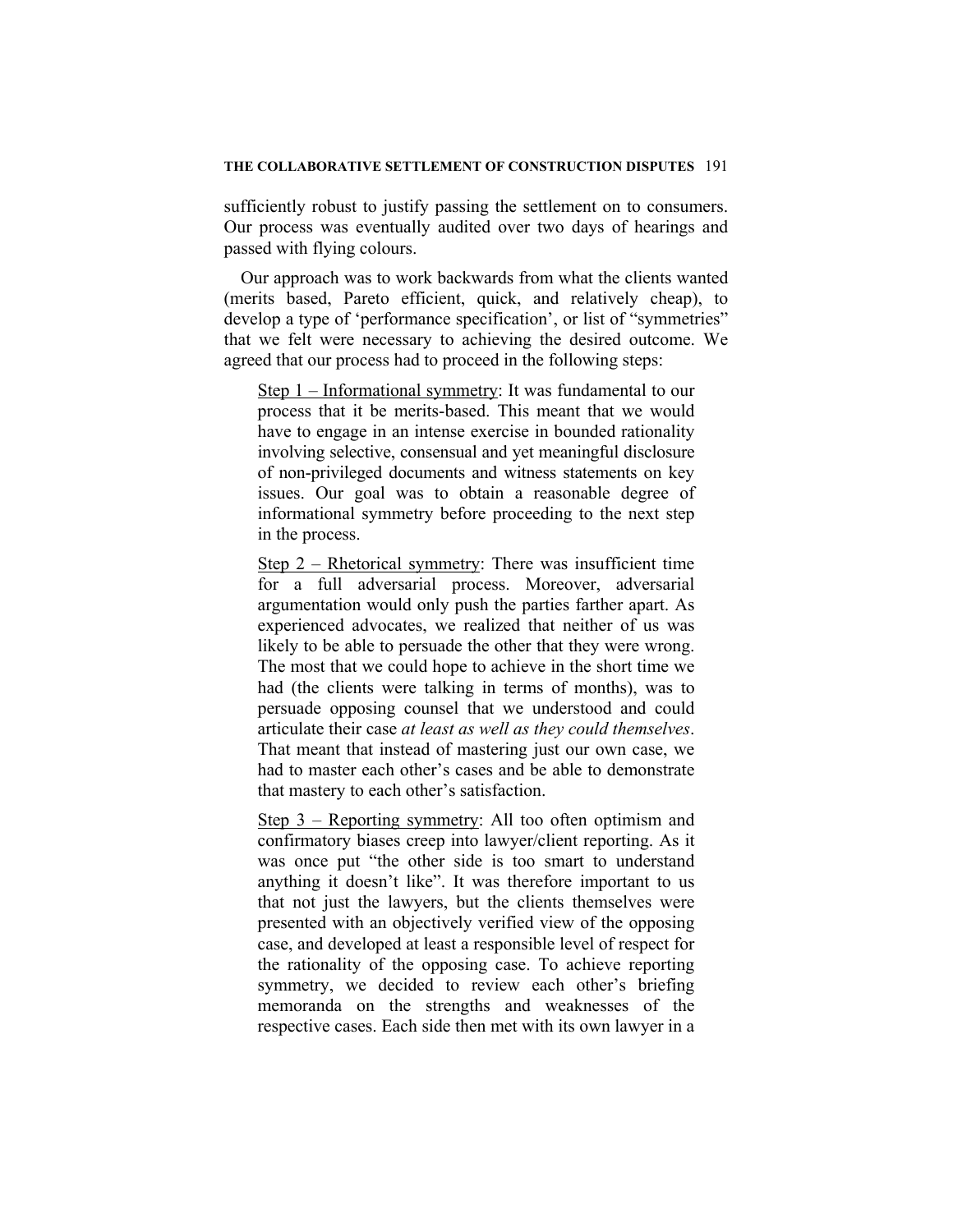confidential setting to review these briefing memoranda and develop a settlement strategy.

Step 4 – Settlement: In this last step, external counsel exited the process. Management resumed full control and ownership of their dispute. By agreement, a series of high level meetings were held in the days following the Step 3 briefings referred to above. The common instructions for these meetings were to work from the information gleaned in Steps 1, 2 and 3 to develop an interests-based, comprehensive commercial settlement. No third party neutral was involved. A settlement was reached and a term sheet signed during these meetings, and then turned over to external counsel for full documentation. In our case the settlement was expressly conditional on regulatory approval of our settlement process.

The idea of bounded rationality captured in this four step process appealed to both of us and to our clients. We took the following steps to implement our plan:

- 1. Instructions: We obtained informed instructions to undertake a limited scope retainer as settlement counsel only, outlining the process to be followed and the result to be achieved.
- 2. Safeguards: We put safeguards in place to protect the parties in the event that our collaboration did not lead to a settlement.
	- If the collaborative process did not result in a settlement, all non-privileged documents and witness statements developed during our collaboration would be useful in the adversarial arbitration or litigation process, subject to settlement privilege with respect to the briefing notes and the ultimate client-toclient settlement meetings, and to solicitor/client privilege wherever applicable.
	- A timeline was agreed and all contractual time periods and notice periods were either waived, tolled, or deemed to have been satisfied as long as the collaborative settlement process ("CSP") was underway.
	- Each client agreed to pay its own expenses of the CSP and not seek recourse from the other side, whatever the outcome. Subject to these safeguards, however, the parties and counsel agreed to deal with each other with candour, which expressly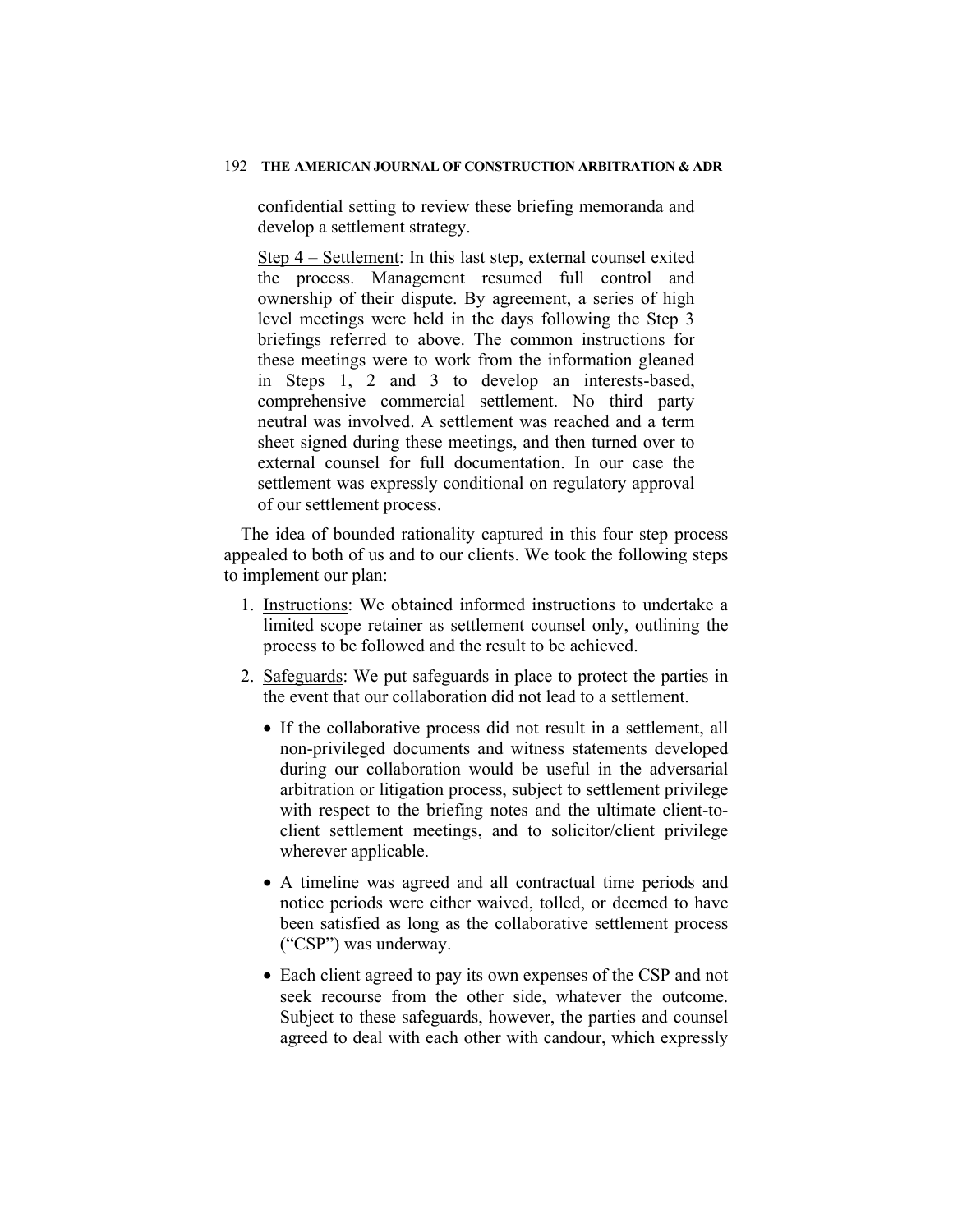included acknowledging where necessary factual and legal strengths and weaknesses.

- 3. Steps to ensure active, continuous engagement: We realized that our CSP process was time-sensitive. Collaboration was not a process to be picked up and put down as a party deemed appropriate. Active, continuous engagement at a senior management level was required to make the collaboration work.
	- Lawyer and client teams on both sides had to commit to active engagement until the conclusion of the process. This meant clearing calendars for approximately 90 days. This commitment was essential to the success of the CSP, although it was no doubt burdensome to the clients who would have preferred to dedicate the same resources to completion, commissioning and turnover.
	- Our CSP drew heavily on scarce resources within our clients' organizations. The burden was made tolerable only by its short duration. When we needed access to witnesses or documents, they had to be made available, right then, no exceptions. We could not wait weeks, or even days in some cases, for answers to important factual questions. We had to act immediately.
	- Witnesses had to be contacted and interviewed. Statements had to be prepared and signed. This disrupted and distracted field personnel on both sides. We minimized this by requiring preparatory work to be done in the field and at nights and over weekends, but this was indeed difficult to manage. Documents had to be located, overnight in some cases. The clients both had to commit to this level of participation to make the CSP work.
- 4. Disqualification provision: We realized that our collaborative process was fragile. A single defection toward adversarialism might end the collaboration. This led us to consider a disqualification provision, such that if either party believed the other had reverted to an adversarial stance, or otherwise frustrate the purpose and intent of the CSP, that party could end the process, and thereafter neither lawyer involved in the collaborative process could act in the ensuing litigation or arbitration. This provision ensured full "heart and mind" commitment to the collaborative settlement process.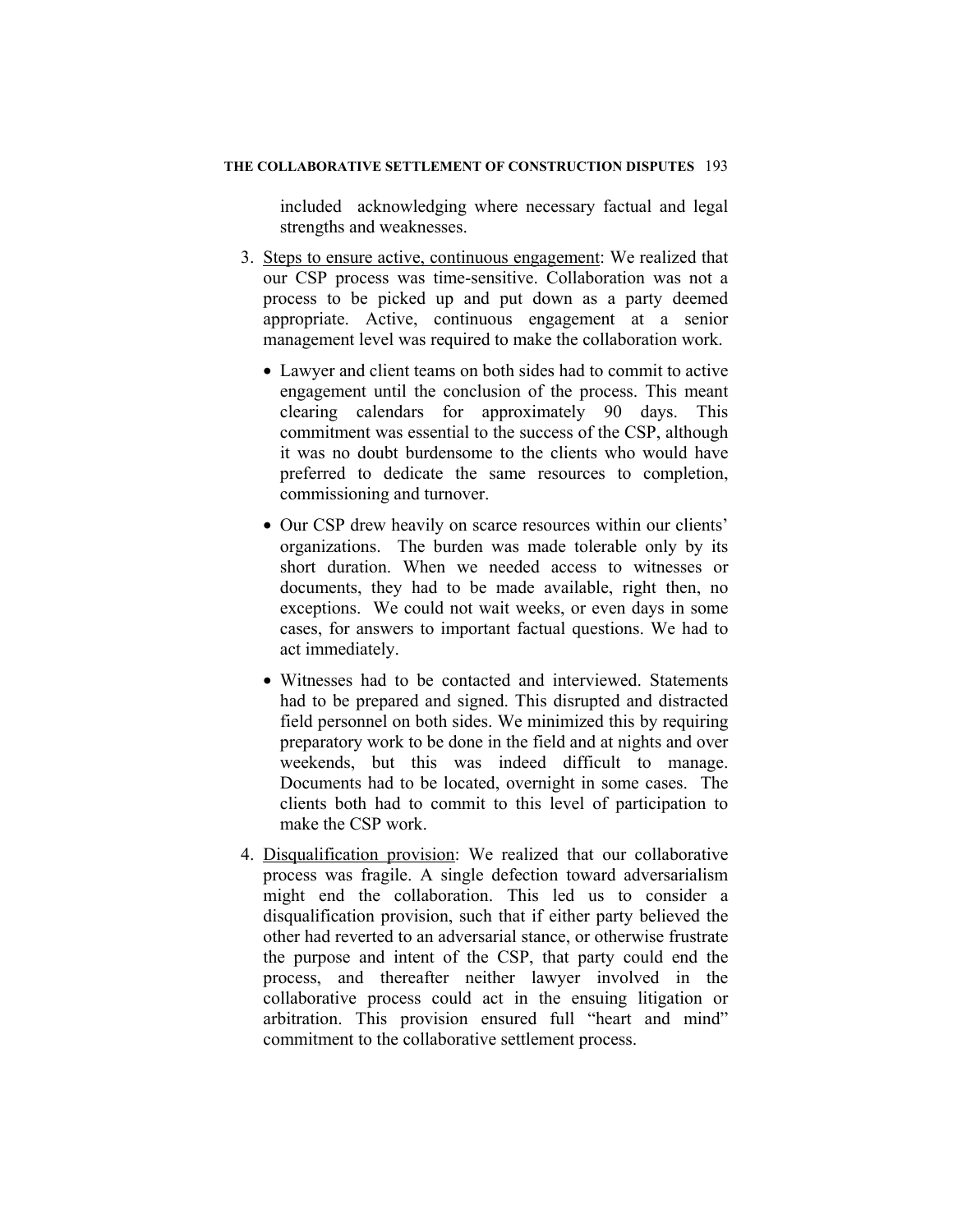We then looked for an intellectual framework for considering dispute creation and resolution. In this regard, the work done on labour/ management dispute formation and resolution was most helpful.

We found that at the core of such disputes is adversarialism. In adversarially-based models of dispute resolution, including mediation and arbitration, the battle is fought by agents (*i.e.,*  attorneys and experts). Legal agents serve the parties as proxies for those who created and sustained the conflict. This inherent detachment, combined with zealous advocacy on the part of the legal agents into whose hands the adversarial system delivers its disputes, along with reporting to senior management filtered through those very agents, can lead to one-sided views of the merits and the persistent characterization of opponents as fundamentally irrational. Thus, in an adversarial system of dispute resolution, the very relationships of the disputants and their agents serve to entrench, not resolve disputes.

Richard E. Walton and Robert B. McKersie have studied relationship patterns in union/management conflicts. They have identified five stages of "conflict-saturated" relationships pertinent to adversarial construction industry dispute resolution: <sup>1</sup>

Conflict: The parties articulate divergent interests and begin to interact positionally. Needs are framed as entitlements. "Entitlements" are framed as legal positions. Each "side" begins by de-legitimizing the other "side's" ends and means. No positive concern is expressed for the other side's internal affairs. Walton and McKersie go as far as to say that the inclination of each party at this stage is to destroy the other party entirely, or at least engineer the downfall of the responsible officials on the other side. The dominant emotion is distrust. The "conflict" often assumes irrational proportions.

Containment-aggression: Lawyers then move into the foreground in their role as disputants on behalf of the parties. Lawyers are no longer reactive, but openly competitive. Although relegated to the background, each

<sup>1</sup> Richard E. Walton and Robert B. McKersie, *A Behavioral Theory of Labor Negotiations: An Analysis of a Social Interaction System*, 2nd ed. (Ithaca, N.Y: ILR Press, 1991) at 186-89.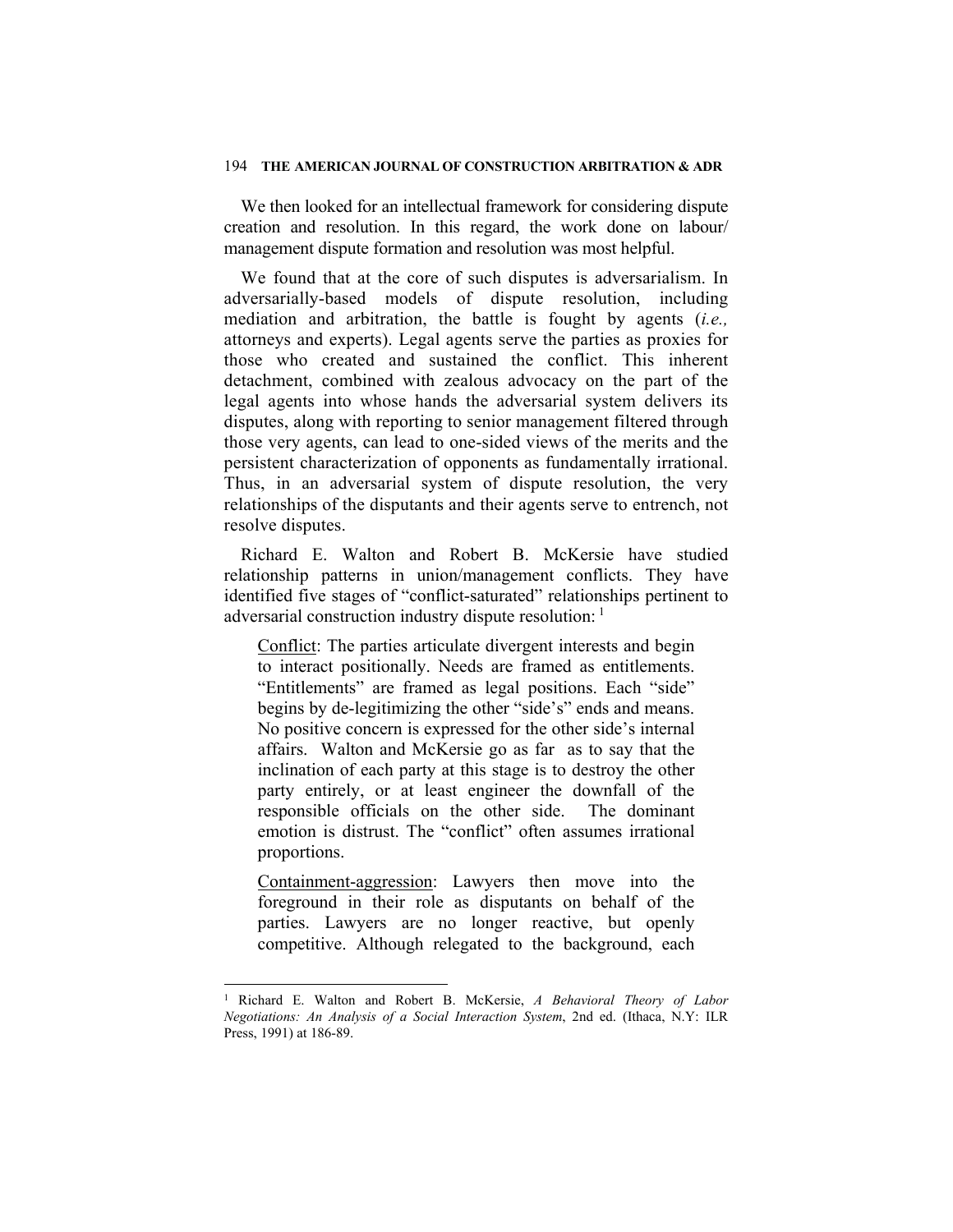party continues to manifest little respect for the other side's officials and internal processes. As Walters and McKersie put it "[t]*he parties regard each other with suspicion and are mutually antagonistic. Every action is scrutinized. Raw power plays are frankly expected and employed by both sides*."

Accommodation: At this relatively advanced stage of a dispute, the "thaw" begins. Lawyers and clients begin to legitimize *some* of their opponent's ends and means. Some members of each team try to contemplate the dispute objectively. As Walters and McKersie put it "[e]*ach party has a moderate amount of respect for the officials of the other*". Both the agent-to-agent relationship between the lawyers and the underlying relationship between the principals, show early signs of mutual trust and respect.

Cooperation: Although this stage of the dispute may occur as late as trial or arbitration (which is a large part of the problem addressed effectively by collaboration), at some point the lawyers and clients accept that their opponents legitimately believe in their legal position for rational reasons, and that their opponents' ends and means are at least internally consistent. This is a big step. Expressions of grudging respect for each other's organization and officials may begin.

Collusion: This is the final stage identified by Walters and McKersie. At this stage the parties go "… *beyond the question of recognizing the legitimacy of the other's ends and means. In certain respects they form a coalition in which they pursue common ends, even outside of the known legal framework of the dispute*" [emphasis added]. These common ends often include settlement. In the construction industry, this stage is usually only reached with the assistance of a third party mediator.

In chart form, Walton and McKersie's dispute progression paradigm looks like this: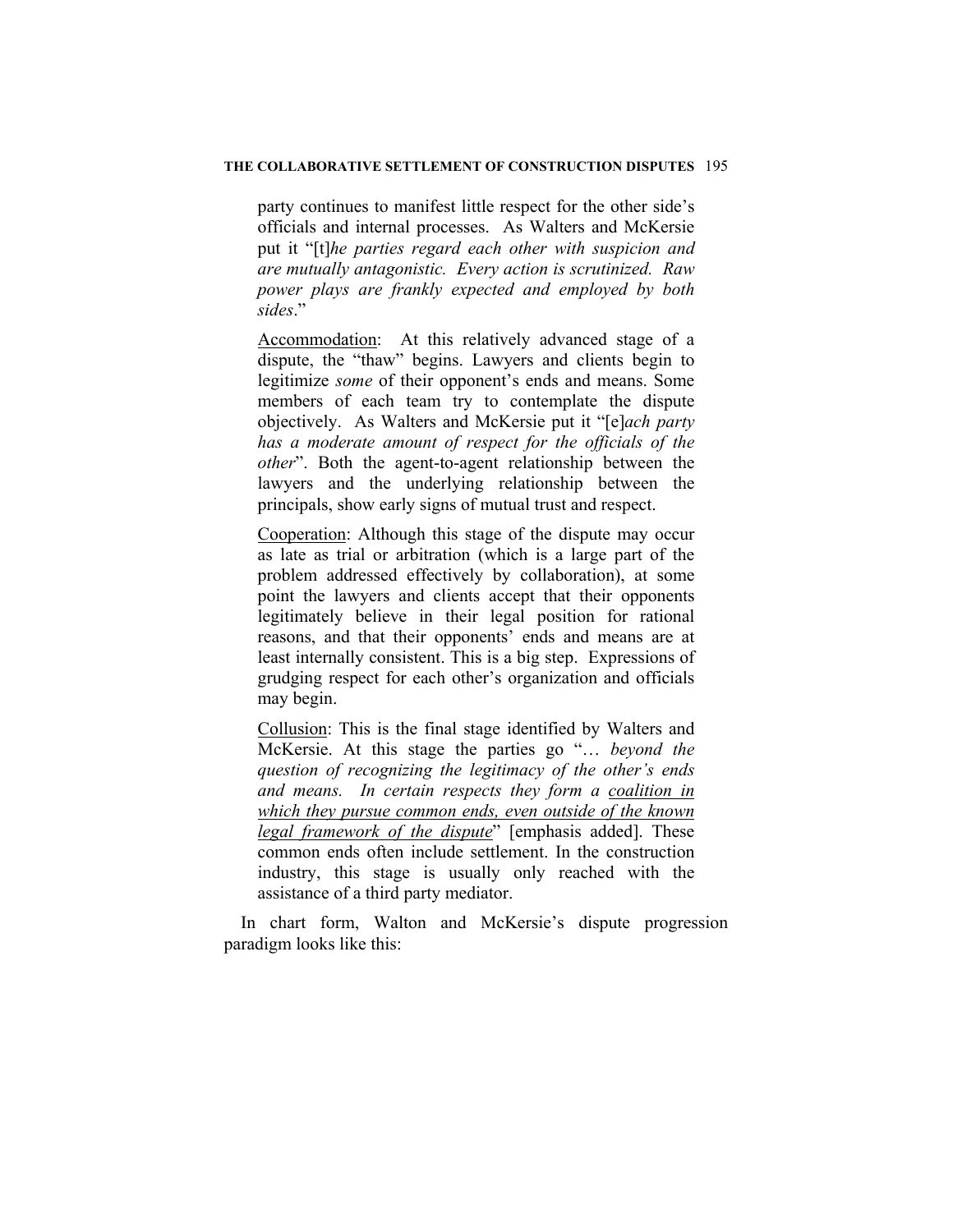### Figure 1

|                                                                         | Pattern of Relationship                        |                                                   |                                                 |                                                 |                                                                                     |
|-------------------------------------------------------------------------|------------------------------------------------|---------------------------------------------------|-------------------------------------------------|-------------------------------------------------|-------------------------------------------------------------------------------------|
| Attitudinal<br>dimensions                                               | Conflict                                       | Aggression                                        | Containment Accommodation Cooperation Collusion |                                                 |                                                                                     |
| Motivational<br>orientation<br>and action<br>tendencies<br>toward other | Competitive tendencies<br>to destroy or weaken |                                                   | Individualistic<br>policy of "hands<br>off'     | Cooperative tendencies to<br>assist or preserve |                                                                                     |
| <b>Beliefs</b><br>about<br>legitimacy<br>of other                       | Denial of<br>legitimacy                        | Grudging<br>acknowledge<br>-ment of<br>legitimacy | Acceptance of<br>status quo                     | Complete<br>legitimacy                          | <b>Not</b><br>applicable                                                            |
| Level of<br>trust in<br>conducting<br>affairs                           | Extreme<br>distrust                            | <b>Distrust</b>                                   | Limited trust                                   | Extended<br>trust                               | Trust based<br><sub>on</sub><br>'blackmail<br>potential'<br>[in a labour<br>context |
| Degree of<br>friendliness                                               | Hate                                           | Antagonism                                        | Neutralism<br>Courteousness                     | Friendliness                                    | Intimacy $-$<br>sweetheart<br>relationship<br>[in union<br>context]                 |

### **Attitudinal Components of the Relationship Pattern**

A model of construction industry conflict might look very similar. Our idea in making a move away from adversarialism toward a collaborative approach to construction industry dispute resolution was to accelerate the transition from conflict to collusion and coalition.

The balance of this paper situates this collaborative settlement process within the framework of conventional dispute resolution methodologies and considerations.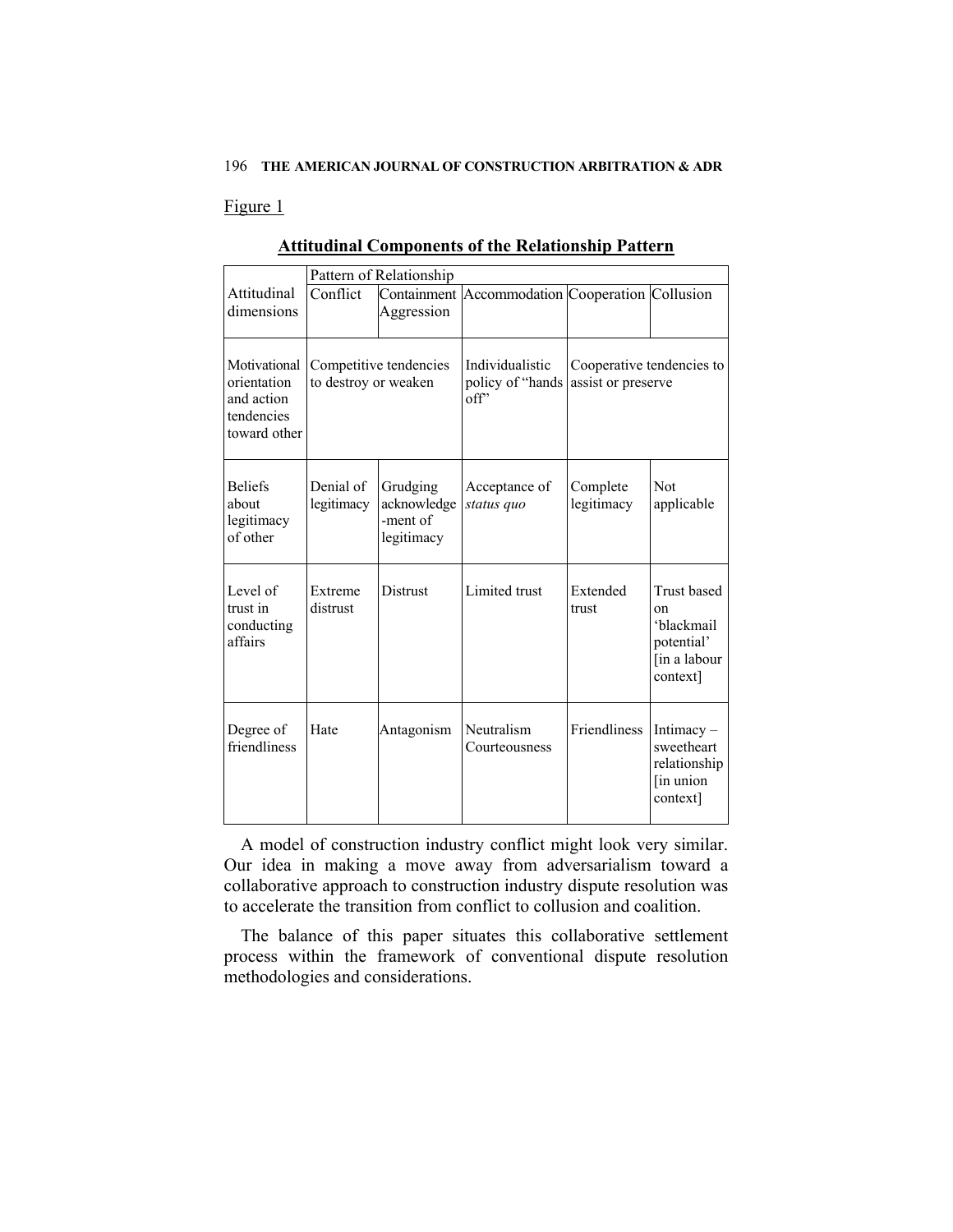## **III. COLLABORATION AND COST-EFFECTIVE DISPUTE RESOLUTION**

Experience teaches us that it is a rare construction dispute where the investment in pre-hearing processes is proportionate to the benefit of those processes: yes, there may be an occasional smoking gun out there that some would argue justifies the enormous expense of full adversarial discovery in a construction dispute, but such cases are few indeed.

Our thinking was (and is) that full, adversarial discovery in most construction disputes usually achieves little more that investing each side in confirmation bias. People emerge from this often expensive discovery process with confirmatory ideas, information and rationales. The adversarial nature of the discovery process also divides the parties further and may make them "pot committed" to previously held, rights-based positions.

Importantly, at the executive level of each organization there was little interest in being proven "right" in a trial or arbitral hearing. The clients both wanted a merits-based outcome, but "good, fast and cheap". This will not seem surprising to in-house counsel. In early 2008, Michael McIlwrath and Roland Schroeder commented as follows:

In-house lawyers live in a world where every day the practice of law directly interfaces with the operation of a business. Within this world, the focus is not just on winning but on advancing the overall commercial needs and objectives. If the company prevails in a dispute but the commercial goals are not advanced – and advanced in a timely fashion – then we have still fallen short in the eyes of the business. The same lesson applies to our outside counsel and to the institutions who oversee the arbitration process. As a consequence, we believe that international arbitration institutions and professionals should be more mindful of the goals and objectives of businesses that are the customers of dispute resolution services.

\* \* \*

There are no great surprises in what motivates the business community when choosing an appropriate forum and procedure for resolving disputes. The overriding objectives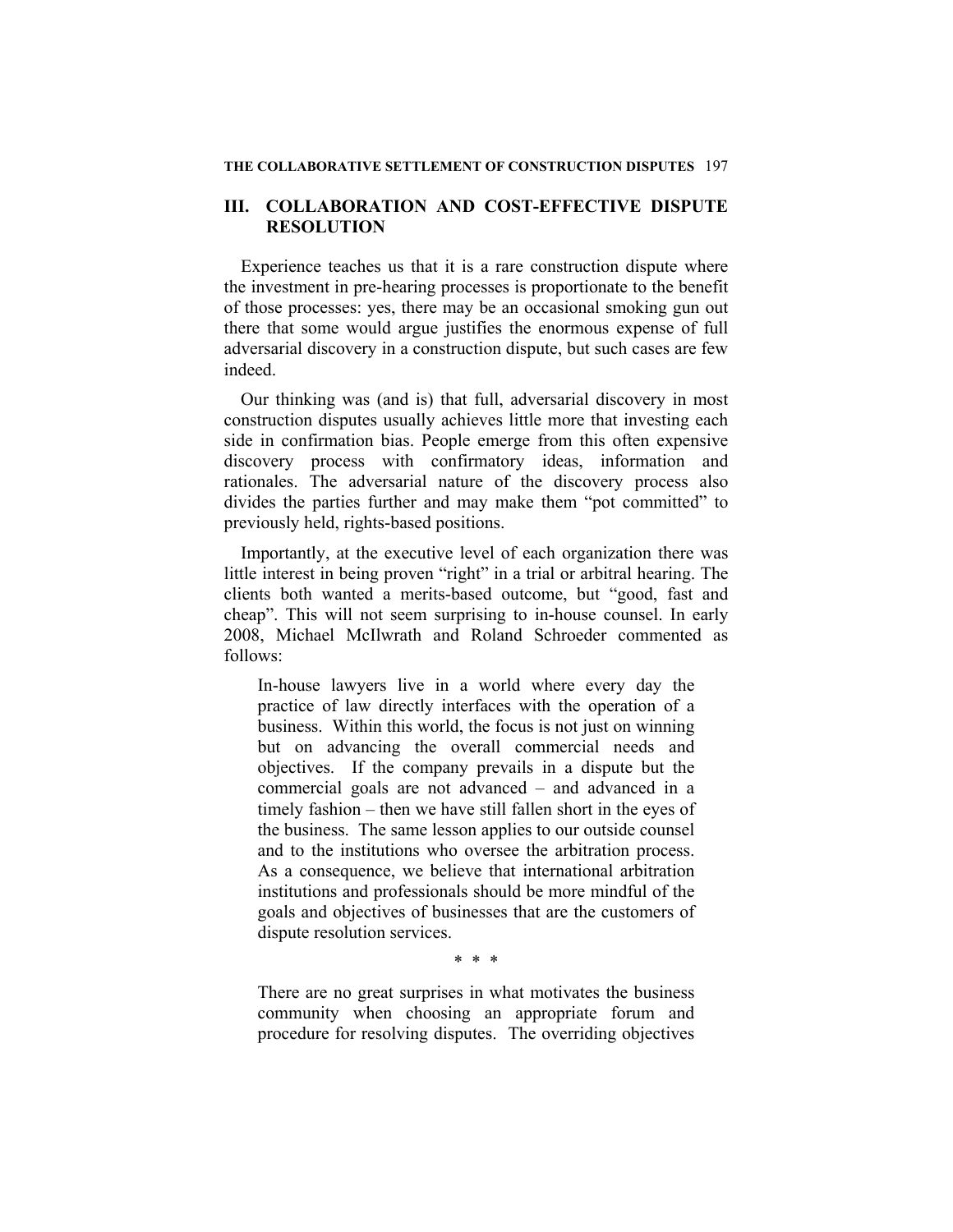generally advanced are fairness, efficiency (including speed and cost) and certainty in the enforcement of contractual rights and protections. These are complementary objectives, and to focus on one at the expense of the others leads to a result inconsistent with the expectations of that business world and denies basic commercial needs. Too often the practice of international arbitration has done just that, by focusing on perceived concepts of due process to the detriment of efficiency, resolution and certainty.<sup>2</sup>

Our clients would have repeat, high value interactions in the future (*e.g.,* warranty, commissioning and close-out work on the project in question, and many future opportunities for entirely new work) no matter what dispute resolution process they pursued. We concluded that cost-effective dispute resolution in such a case would preserve, maybe even strengthen inter-corporate relationships, and should cost no more that approximately 20% of the cost of a full adversarial process to deliver approximately 80% of the useful knowledge they needed about the strength of the other side's case, and weakness of their own.

## **IV. COLLABORATION AND SYSTEMATIZED COOPERATION**

Cooperation can be a winning strategy.<sup>3</sup> In a ground breaking book,<sup>4</sup> Robert Axelrod concluded that the "winningest" competitive strategy overall in pursuit of pure self-interest, is to begin by cooperating, reciprocate cooperative moves, and react decisively and powerfully to defection. In our view, such an ideal paradigm can be achieved by working together collaboratively towards a common goal.

Cooperation is a recognized value even in adversarial practice. Counsel routinely co-operate in expediting schedules, making early disclosure, and even admissions where appropriate. How then does collaboration differ from this kind of routine cooperation between counsel? There are two primary differences: first, collaboration as we practised it requires active and continuous cooperation, not episodic or situation specific cooperation; and, second, the rhetorical model

-

<sup>2</sup> Michael McIlwrath & Roland Schroeder, "The View from an International Arbitration Customer: In Dire Need of Early Resolution" (2008) 74 Arbitration 3.

<sup>3</sup> Robert Axelrod, *The Evolution of Cooperation* (New York: Basic Books, 1984). 4 Citations in academic literature now extend into the thousands.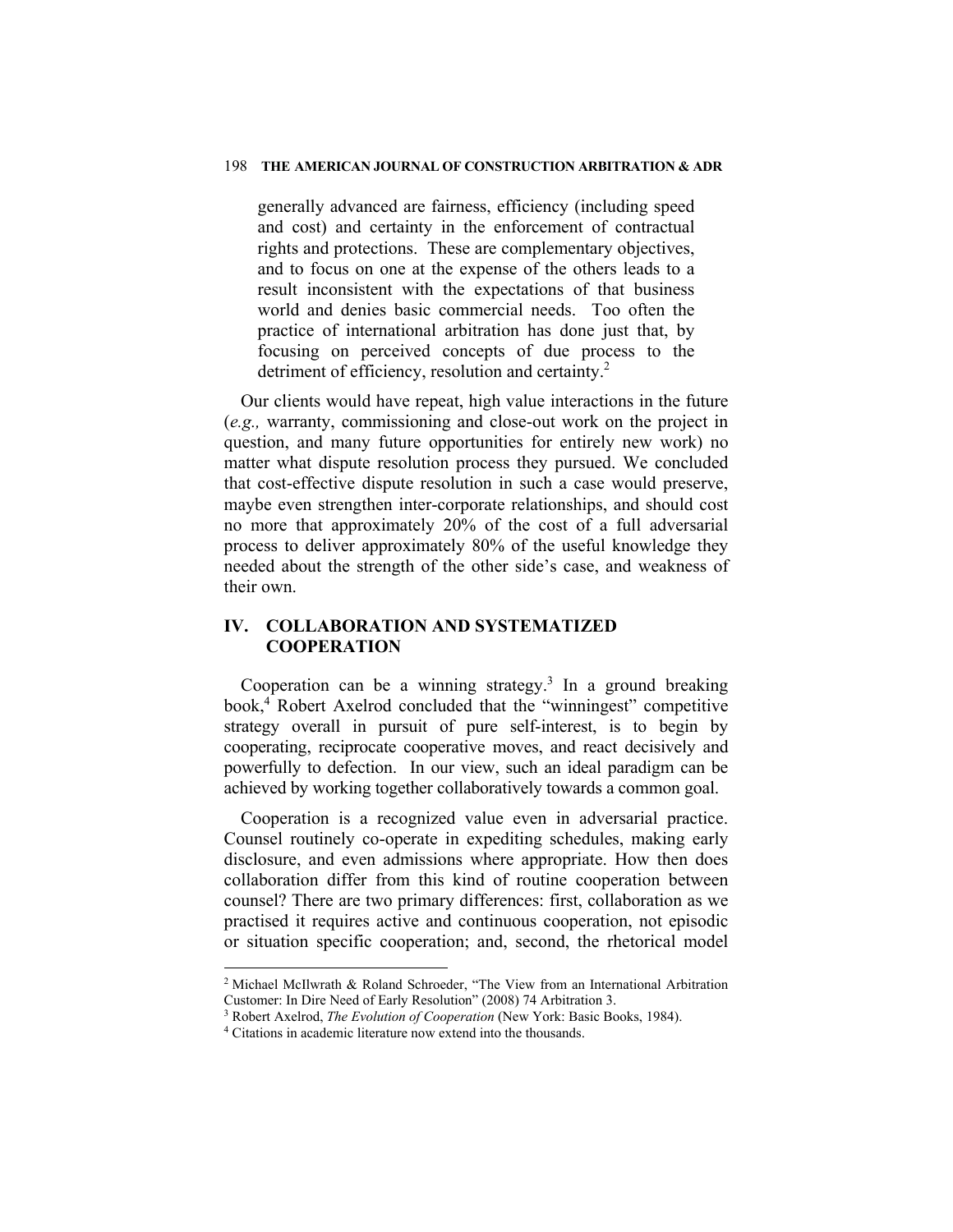under which cooperation occurs in an adversarial system is very different from the rhetorical model at work in a collaborative environment, a point discussed in greater detail below.

How does collaboration differ from mediation? Perhaps the most obvious distinction is that in a collaboration based on the model we employed, a merits-based settlement is achieved by the parties without the assistance of a third party neutral. No mediator is required. Collaboration requires exactly the kind of "active listening" that so often is only possible with the interposition of a trained mediator. Often in mediation, the parties remain adversarial, presenting their respective cases and then relying on the mediator to move the parties towards a central position. CSP avoids this adversarial function and gets the parties to move together towards that position.

### **V. COLLABORATION AND THE ADVERSARIAL SYSTEM**

The idea of collaborative lawyering originated with U.S. family lawyers who saw the imperfect fit of adversarial dispute resolution methodologies with families in crisis. In fact a Minnesota lawyer, Stu Webb, felt so disenchanted with the adversarial nature of family law that he quit practicing law altogether. He returned to try a different approach he called "collaborative law". Webb started a local Institute for Collaborative Law and began speaking and writing about collaborative experiences. Collaborative law was introduced to a national audience in the United States in 1993 at the National Academy of Family Mediators. A San Francisco lawyer was in attendance and started her own collaborative law group in California. A Texas lawyer brought collaborative family law to Texas. By 2003, The Collaborative Review had come into existence listing 76 collaborative groups in 26 American states, as well as 11 Canadian groups. A March 2003 survey of 361 collaborative lawyers revealed that the overall settlement rate using a collaborative process was over 90%.<sup>5</sup> That survey further found that collaborative processes typically lasted from 1 to 7 months beginning to end.<sup>6</sup> Collaboration achieved a further level of legitimacy in August of 2007, when the American Bar Association issued Formal Opinion  $07-447$ ,<sup>7</sup> supporting the practice

 $\overline{a}$ 

<sup>5</sup> William H. Schwab, "Collaborative Lawyering: A Closer Look at an Emerging Practice" (2004) 4:3 *Pepperdine Dispute Resolution Law Journal* 351 at 375. 6 Ibid. at 376.

<sup>7</sup> ABA Comm. on Ethics and Prof'l Responsibility, Formal Op. 07-447 ( 2007).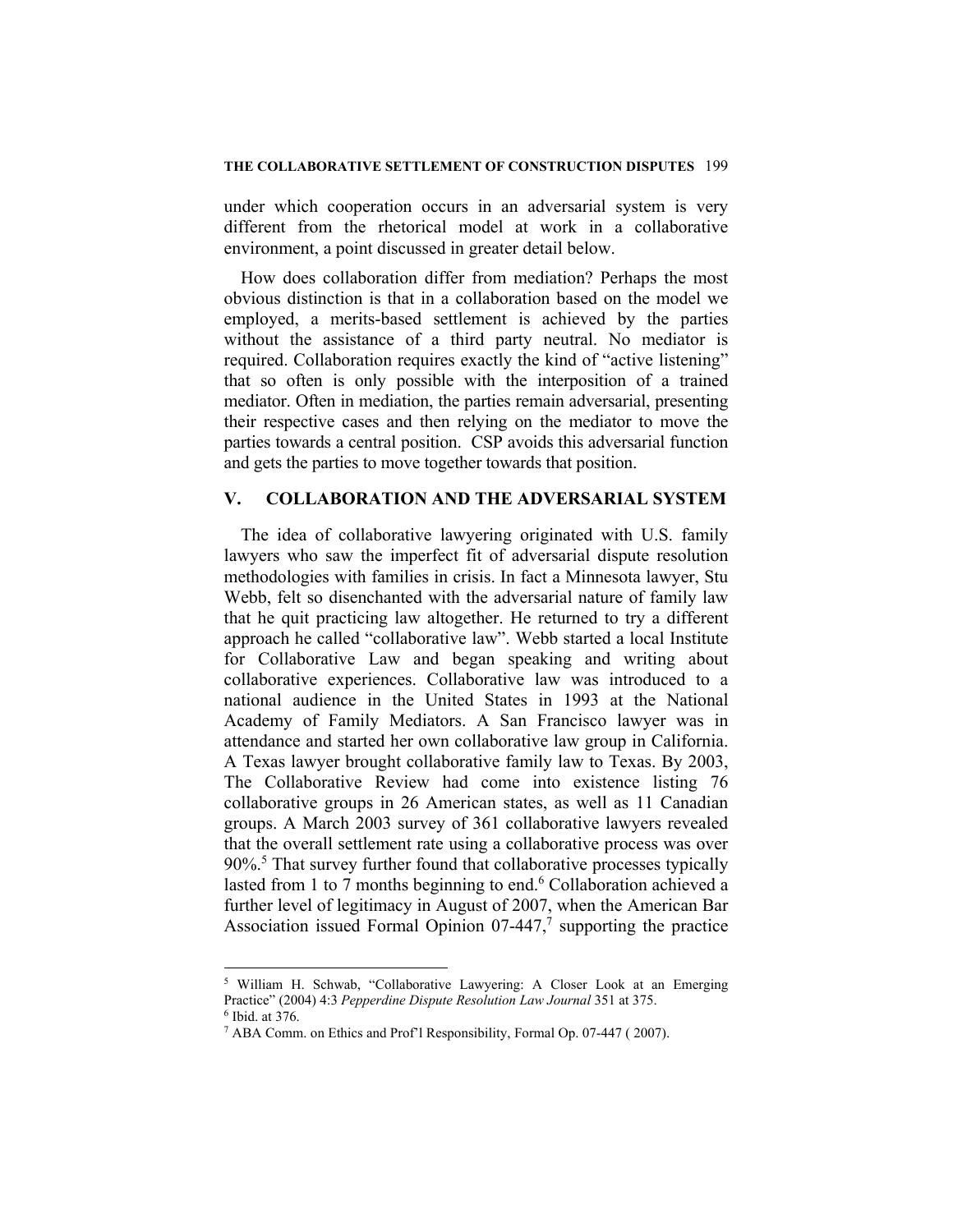of collaborative family law, provided that clients should be well informed about the risks and benefits of the collaborative process compared to other forms of dispute resolution.

Over the same period the market for legal services changed in fundamental ways, shifting from a seller's market to a buyer's market. Critical decisions related to the structure and delivery of legal services – including judgments about scheduling, staffing, scope of work, level of effort, pricing, etc. – are now often made by clients, not lawyers. There is increasing emphasis on efficiency and cost effectiveness in the delivery of legal services. In this changing market, challenges to conventional adversarial models are not difficult to find. As Phyllis E. Bernard observed in 2010:<sup>8</sup>

Recent scientific research on the neurophysiology of thought has shaken [the] cornerstone of Enlightenment thinking and associated theories. Practitioner, educator, and corporate clients question anew: how does a lawyer create value for the client through the legal engagement. As a baseline, lawyers are expected to know the substantive law. But, what makes a law firm worth the fees demanded? Is it by dispensing knowledge about rules [citation omitted], or by understanding relationships?

\* \* \*

From the nineteenth century to the twenty-first century the nature of the relationship between attorney and client has begun to change. ADR research best practices, and evolving thoughtful applications have reshaped the way the attorney and client interact with each other and their expectations for representation. Even the very nature of how justice is understood has been reshaped. Negotiation and mediation reframe the way the lawyer must query the scope of engagement. Now, rather than a assuming the answers, an attorney must inquire skillfully to understand: What are the clients' underlying interests; not only the client's initial position or demand? How should authority be allocated between the attorney and chef client? How does the attorney appropriately balance the duty to advise the client about

-

<sup>8</sup> Phyllis E. Bernard, "The Lawyer's Mind: Why a Twenty-First Century Legal Practice Will Not Thrive Using Nineteenth Century Thinking (with Thanks to George Lakoff)" (2010) 25 Ohio St. J. on Disp. Res. 165 at 171, 174, 178.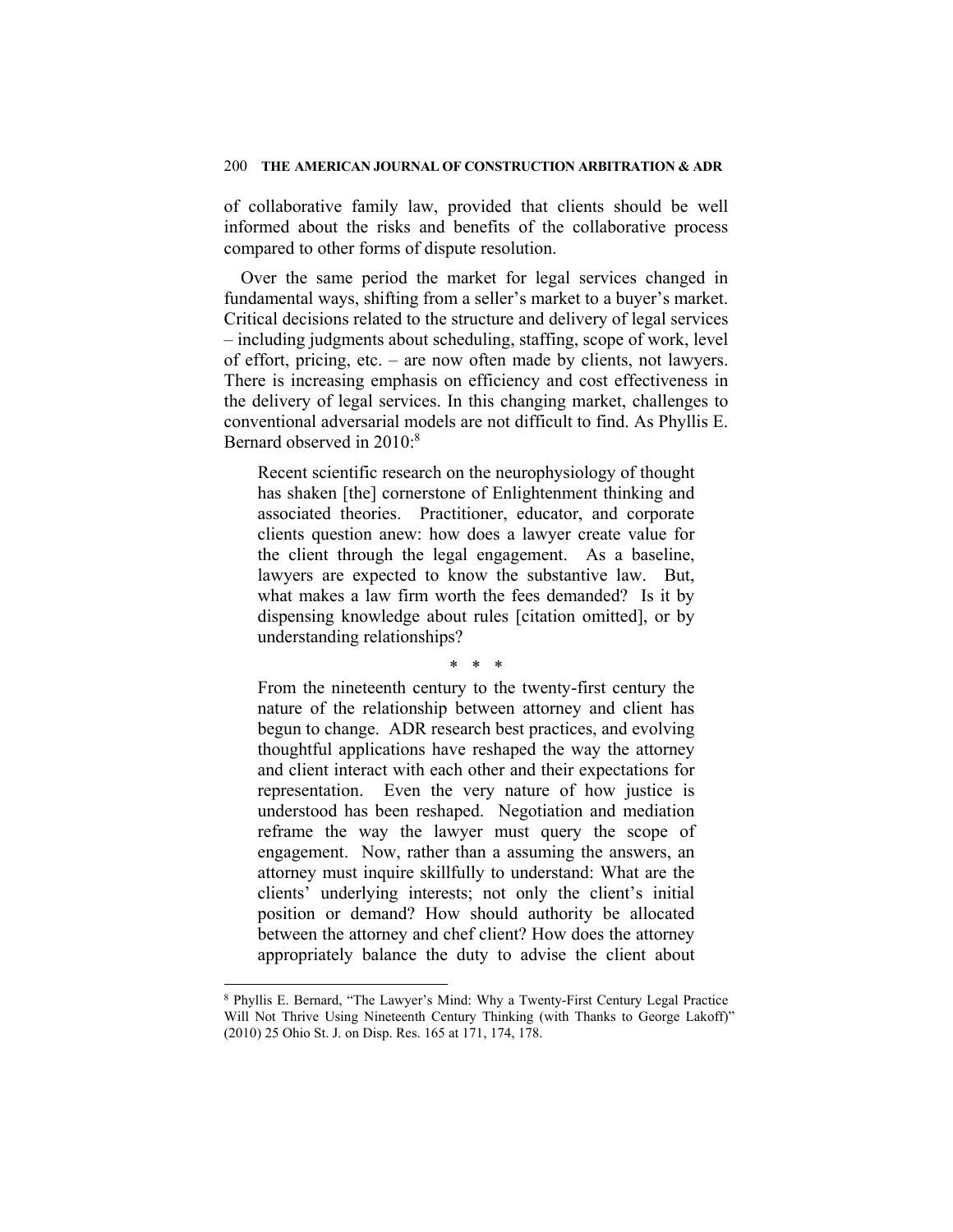legal rights and obligations, even to counsel concerning ethics and non-legal ramifications of choices are, without impinging upon client autonomy? How does the client perceive the attorney's role? Is the attorney able to meet the subjective and objective expectations?

This describes a paradigm shift away from a traditional adversarial model toward a problem-solving model, replacing win-lose dynamics with a team approach. The contrast with traditional adversarial models of dispute resolution is evident from the following description of a collaborative model, as offered by Pauline Tesler:

At its simplest, the collaborative law process consists of two lawyers and their respective clients who sign binding agreements defining the scope and sole purpose of the lawyers' representation: to help the parties engage in creative problem solving aimed at reaching a negotiated agreement that meets the legitimate needs of both parties.

In the collaborative law process, the parties agree that no one will threaten or engage in litigation to coerce compromises. The parties retain their right of access to the courts, but if either party does resort to the courts for dispute resolution, both lawyers are automatically disqualified from further representation of either of the parties against the other. Expert consultants are retained jointly within the collaborative law model and are similarly disqualified if the process breaks down. During the process, although the lawyers remain advocates for their respective clients, bound by all applicable professional standards and ethical mandates, they share a commitment to keep the process honest, respectful, and productive on both sides – a commitment confirmed with the lawyer's agreement with the client, and in the participation agreement signed by both lawyers and both clients at the start of a collaborative case.

\* \* \*

Collaborative law combines the constructive problemsolving focus of mediation with the built-in legal advocacy and counsel of traditional settlement-oriented representation.<sup>9</sup>

 $\overline{a}$ 

<sup>9</sup> Pauline H. Tesler, Collaborative Law: Achieving Effective Resolution in Divorce without Litigation (ABA Books, 2001) at 7.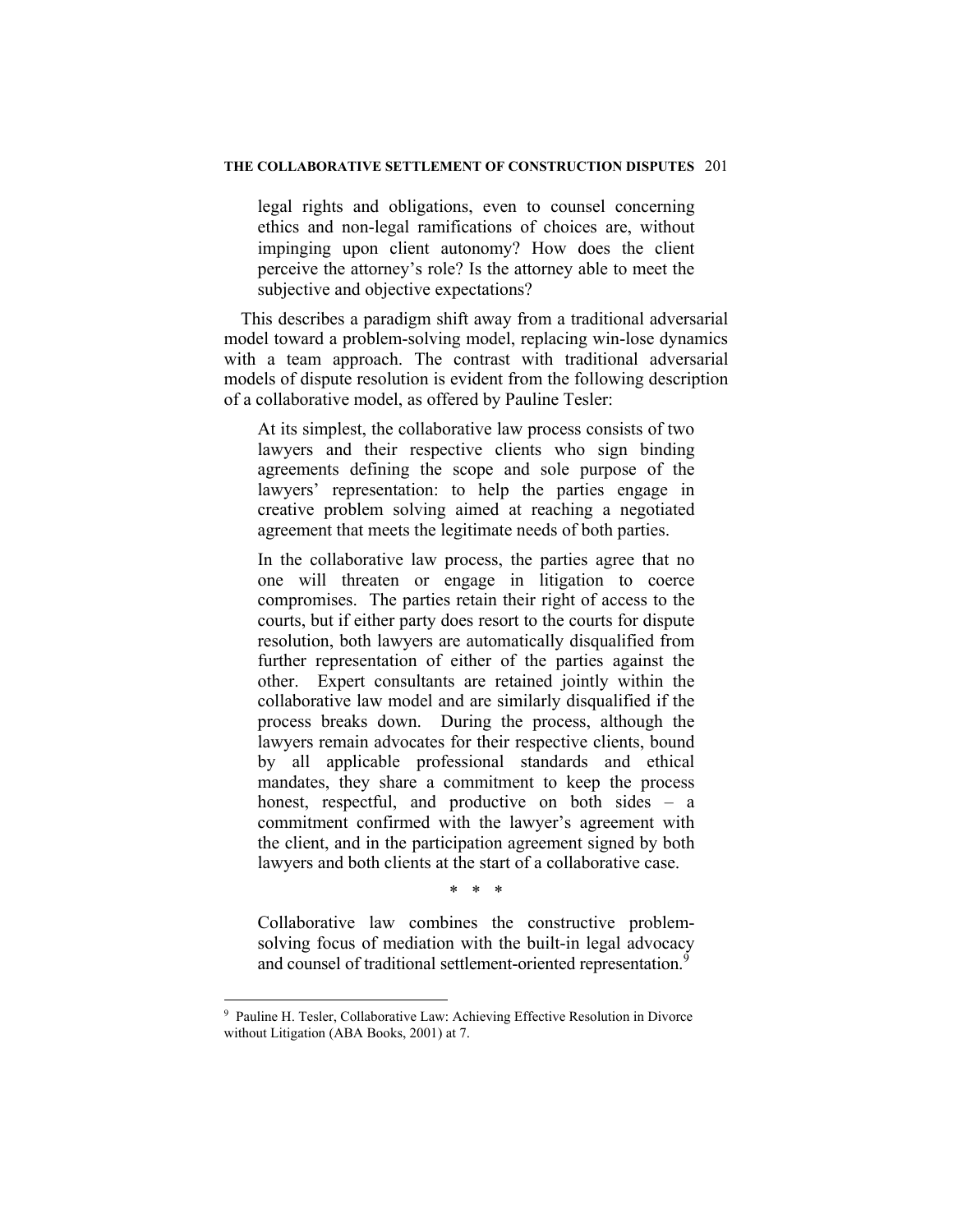Similarly, the American Bar Association Standing Committee on Ethics and Professional Responsibility described collaborative practice as follows in its Formal Opinion 07-447:

Although there are several models of collaborative practice, all of them share the same core elements that are set out in a contract between the clients and their lawyers (often referred to as a "four-way" agreement). In that agreement, the parties commit to negotiating a mutually acceptable settlement without court intervention, to engaging in open communication and information sharing, and to creating shared solutions that meet the needs of both clients. To ensure the commitment of the lawyers to the collaborative process, the four-way agreement also includes a requirement that, if the process breaks down, the lawyers will withdraw from representing their respective clients and will not handle any subsequent court proceedings.<sup>10</sup>

At its 118th annual conference in Santa Fe, New Mexico, on July 9–16, 2009, the U.S. National Conference of Commissioners on Uniform State Laws approved and recommended for enactment by all states a set of Uniform Collaborative Law Rules and a Uniform Collaborative Law Act. In the prefatory note to this work, the Committee defined "collaborative law" as follows:<sup>11</sup>

Collaborative law is a voluntary, contractually based alternative dispute resolution process for parties who seek to negotiate a resolution of their matter rather than having a ruling imposed upon them by a court or arbitrator. The distinctive feature of collaborative law, as compared to other forms of alternative dispute resolution such as mediation, is that parties are represented by lawyers ("collaborative lawyers") during negotiations. Collaborative lawyers do not represent the party in court, but only for the purpose of negotiating agreements. The parties agree in advance that their lawyers are disqualified from further representing parties by appearing before a tribunal if the collaborative law process ends without complete agreement ("disqualification requirement") [citation omitted]. Parties thus retain

-

<sup>10</sup> ABA Comm. on Ethics and Prof'l Responsibility, Formal Op. 07-447 ( 2007).

<sup>11</sup> Available for download at https://www.americanbar.org/aba.html.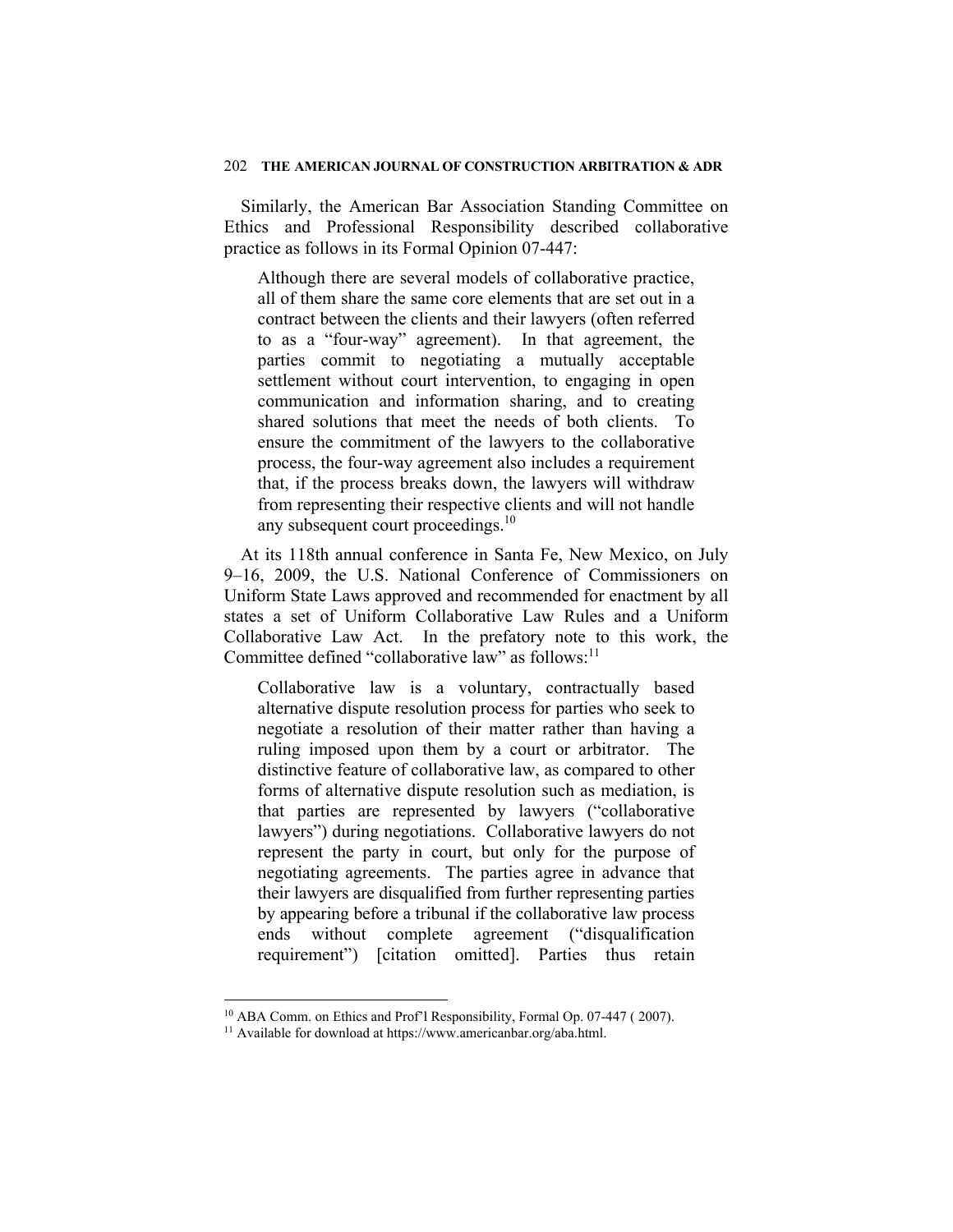collaborative lawyers for the limited purpose of acting as advocates and counselors during the negotiation process.

\* \* \*

The disqualification requirement enables each party to penalize the other party for unacceptable negotiation behavior if the party who wants to end the collaborative law process is willing to assume the costs of engaging new counsel. "[E]ach side knows at the start that the other has similarly tied its own hands by making litigation expensive. By hiring two Collaborative Law practitioners, the parties send a powerful signal to each other that they truly intend to work together to resolve their difference amicably through settlement.<sup>12</sup>

The best summary we have found comparing the adversarial process with collaboration is that published by the Global Collaborative Law Council as follows:13

| Litigation                                                                                                                                             | <b>Collaboration</b>                                                                                                                                                                     |  |  |
|--------------------------------------------------------------------------------------------------------------------------------------------------------|------------------------------------------------------------------------------------------------------------------------------------------------------------------------------------------|--|--|
| • Operates by assigning blame<br>or fault and relies on coercion<br>to obtain results.                                                                 | • Relies on problem solving and<br>informed agreements.                                                                                                                                  |  |  |
| • Creates an atmosphere<br>of<br>intimidation and fear.                                                                                                | • Provides a safe environment<br>for the exchange of ideas and<br>possible solutions.                                                                                                    |  |  |
| • Filters communications and<br>negotiations by going through<br>parties/attorneys using the "he<br>said, she said" method of<br>relaying information. | • Employs face to face meetings<br>with all parties and attorneys<br>hearing the same information<br>at the same time with the<br>ability to instantly correct any<br>misunderstandings. |  |  |
| • Subjects parties to<br>cross<br>examination, depositions,<br>subpoenas, written discovery,<br>and unwanted hearings.                                 | • Follows an agreed meeting<br>agenda with no surprises,<br>demands or court appearances.                                                                                                |  |  |

<sup>&</sup>lt;sup>12</sup> *Id.* (Citing Scott R. Peppet, "The Ethics of Collaborative Law," 2008 J. Disp. Resol. 131, 133 (2008)).

<sup>13</sup> http://globalcollaborativelaw.com/litigation-v-collaboration/.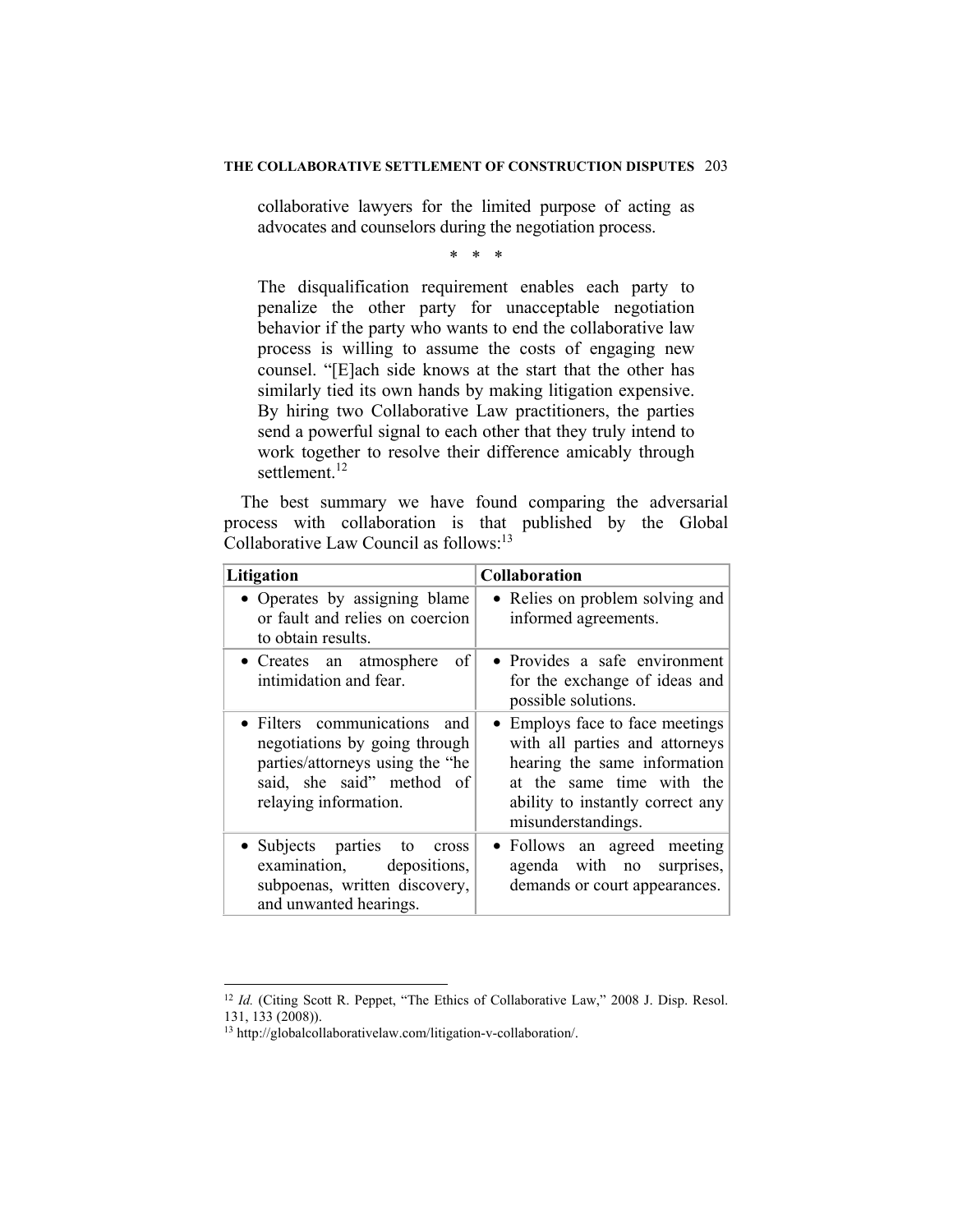| Litigation                                                                                                                                                                                                                                          | <b>Collaboration</b>                                                                                                                                                                                                                                         |  |  |
|-----------------------------------------------------------------------------------------------------------------------------------------------------------------------------------------------------------------------------------------------------|--------------------------------------------------------------------------------------------------------------------------------------------------------------------------------------------------------------------------------------------------------------|--|--|
| • Takes expenses out of your<br>control and gives the other<br>side the option of forcing you<br>spend money<br>for<br>to<br>depositions, hearings<br>and<br>unproductive discovery.<br>Gives the Court control over<br>the scheduling of the case. | • Allows the voluntary agreement<br>of the parties to determine<br>what documents and infor-<br>mation are necessary to reach<br>a resolution of the disputed<br>matter.<br>• Gives the parties control over<br>scheduling of all meetings and<br>deadlines. |  |  |
| • Provides a public record of all<br>court hearings.                                                                                                                                                                                                | $\bullet$ Employs<br>private<br>and<br>confidential meetings.                                                                                                                                                                                                |  |  |
| • Forces the attorneys to prepare<br>for trial from the moment the<br>begins— creating<br>case<br>unnecessary expenses if the<br>case settles.                                                                                                      | • Allows the attorneys to focus<br>100% of their time and talent -<br>as well as their clients' money<br>- on discovering the optimum<br>solution.                                                                                                           |  |  |
| • Requires each party to obtain<br>at least one "hired gun" who<br>must be willing to testify in<br>support of that party's claims<br>in court if an expert is needed.                                                                              | • Provides for a jointly engaged<br>expert who will never testify;<br>thus saving money as well as<br>giving a greater selection of<br>experts since some experts<br>refuse cases which require a<br>court appearance.                                       |  |  |
| • Promotes the abdication<br>0 <sup>f</sup><br>responsibility<br>for<br>the<br>resolution of the dispute by<br>placing the task in the hands<br>of the judge or jury.                                                                               | • Takes control of the dispute<br>and actively seeks resolution<br>providing a greater likelihood<br>that the parties will be satisfied<br>with the result.                                                                                                  |  |  |
| • Imposes no duty to correct<br>misunderstandings or mistakes<br>that a party may rely on to<br>his/her detriment.                                                                                                                                  | • Requires the parties/attorneys<br>to correct all misunderstandings<br>and/or mistakes.                                                                                                                                                                     |  |  |
| • Requires no party to disclose<br>any facts, documents<br><sub>or</sub><br>information unless specifically<br>asked by another party.                                                                                                              | • Requires the full disclosure of<br>facts, documents<br>other<br>or<br>information which has<br>any  <br>bearing on the resolution of<br>the dispute.                                                                                                       |  |  |
| • Creates an imbalance of power<br>when one party has greater<br>financial resources than the<br>other parties.                                                                                                                                     | Levels the playing field<br> by <br>giving all parties control over<br>choice of experts<br>the<br>and<br>financial expenditures.                                                                                                                            |  |  |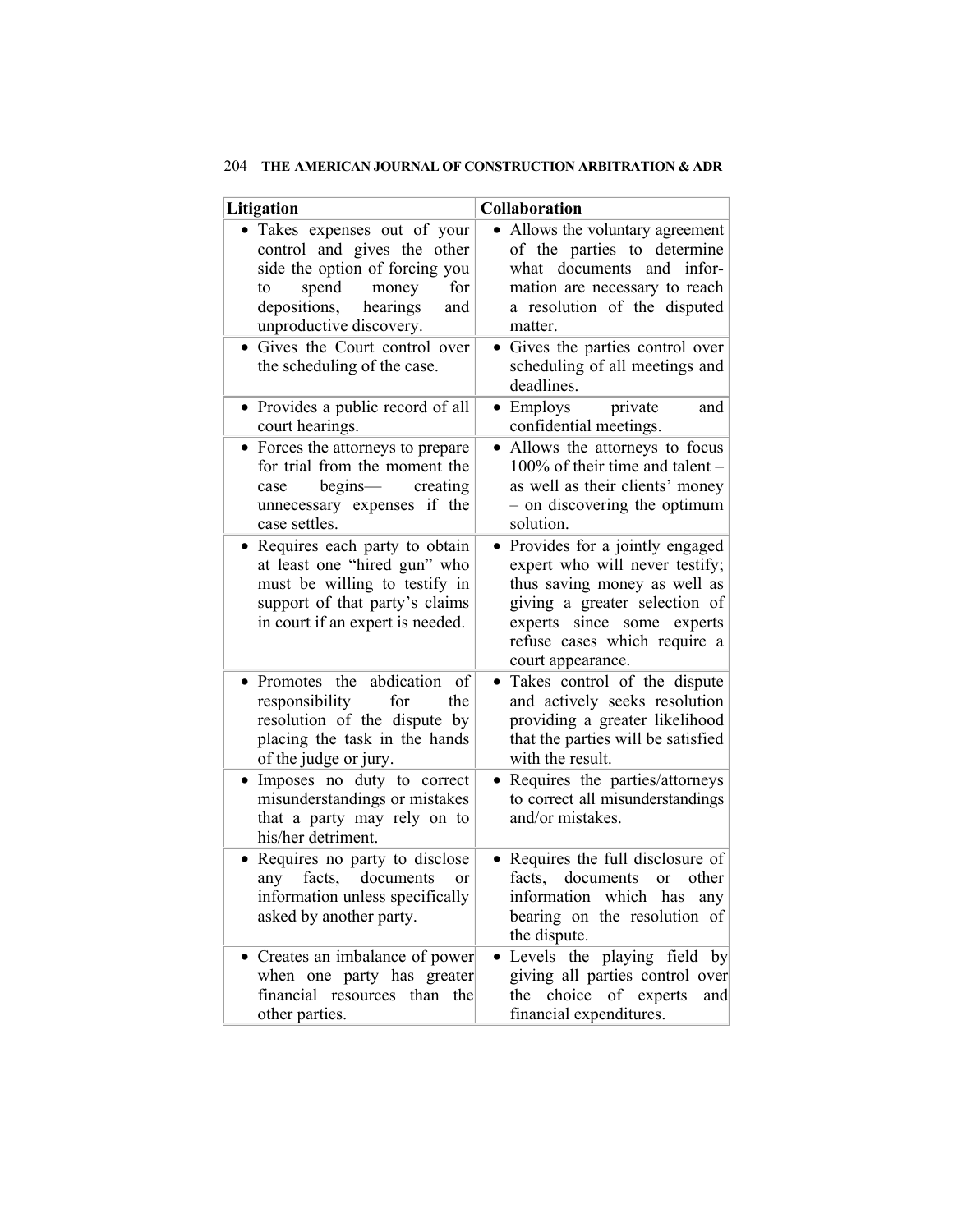As noted in the introduction, it can be seen that many of the same drivers that gave rise to collaborative movement in family law disputes, are applicable and perhaps even amplified in a construction law context.

## **VI. COLLABORATION AND "DELIBERATIVE" CONFLICT MANAGEMENT**

Intra-organizational and personal forces can work against settlement in an adversarial environment. It is not always to be taken for granted that negotiators will behave in the objective self-interest of the organization they represent. In our experience with vested personal interests in the outcome of a dispute (*i.e.,* those having bonuses, promotions and/or potential demotions tied in some way to a particular outcome) and vested interests in the factual matrix giving rise to the dispute, such persons can have difficulty fully committing to the idea of early settlement. Their personal risks may be too great to permit them to participate fully and freely and with the requisite candour. This can create a separate, collateral set of issues and negotiations within the disputants' organizations involving internal powers and the conflicts this situation inherently creates. Again, as Walton and McKersie have observed:

During the course of negotiations another system of activities, designed to achieve consensus within the union and within the company, takes place. Intraorganizational bargaining refers to the system of activities which brings the expectations of principals into alignment with those of the chief negotiator.

The chief negotiators often play important but limited roles in formulating bargain objectives. On the union side, the local membership exerts considerable influence in determining the nature and strength of aspirations, and the international union may dictate the inclusion of certain goals in the bargaining agenda. On the company side, top management and various staff groups exert their influence on bargaining objectives. In a sense the chief negotiator is the recipient of two sets of demands – one from across the table and one from his own organization. His dilemma stems from conflict at two levels: differing aspirations about issues and differing expectations about behavior.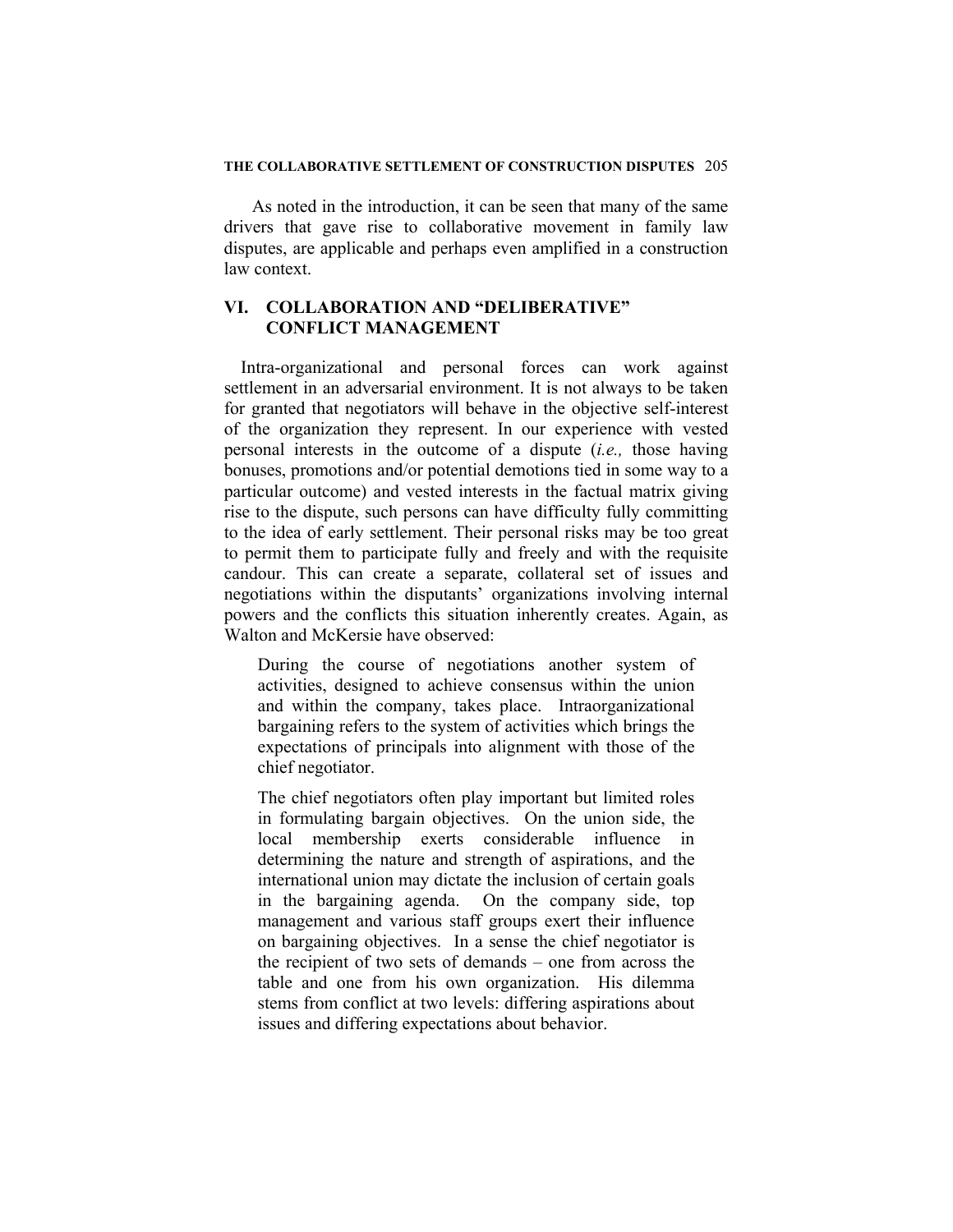Intraorganizational bargaining within the union is particularly interesting. While it is true that for both parties to labor negotiation many individuals not present in the negotiations are vitally concerned about what transpires at the bargaining table, the union negotiator is probably subject to more organizational constraints than his company counterpart. The union is a political organization whose representatives are elected to office and in which contract terms must be ratified by an electorate.<sup>14</sup>

The alternative seems to be to adopt a "deliberative" rationale that is capable of responding to conflict-saturated narratives that have emerged and become entrenched over the long life of a construction project. Construction industry disputes arise from a complex exchange of values over an extended period of time. Over such periods of time, the "construction story" can become a labyrinth of conflict-saturated narratives. Hiro Aragaki has approached this as a dynamic phenomenon, one in which it is possible to create new, less conflict-saturated narratives between the parties in dispute by changing the context of the discussion from adversarial to conversational, or didactic:

Deliberative democrats believe that our success at resolving [highly polarized] conflicts hinges on the degree to which we can justify a resolution to our opponents, or at least convince them of its correctness based on the information and arguments that we bring to the table. The appropriate response to conflict is therefore a process of rational argumentation: marshaling evidence and reason that, even if they do not succeed in reconciling our differences, allow us to continue the conversation in a spirit of mutual respect. By contrast, IBDR [interests-based dispute resolution] views conflict as a dynamic phenomenon – a struggle between real human beings that affects the way they relate to one another, even, or especially, through dialogue and reason-giving. On this view, rational argumentation about the merits of conflicting claims is of limited value. For even with the best of intentions, efforts to change or convince our opponents

<sup>14</sup> Richard E. Walton and Robert B. McKersie, *A Behavioral Theory of Labor Negotiations: An Analysis of a Social Interaction System*, 2nd ed. (Ithaca, N.Y.: ILR Press, 1991) xxv.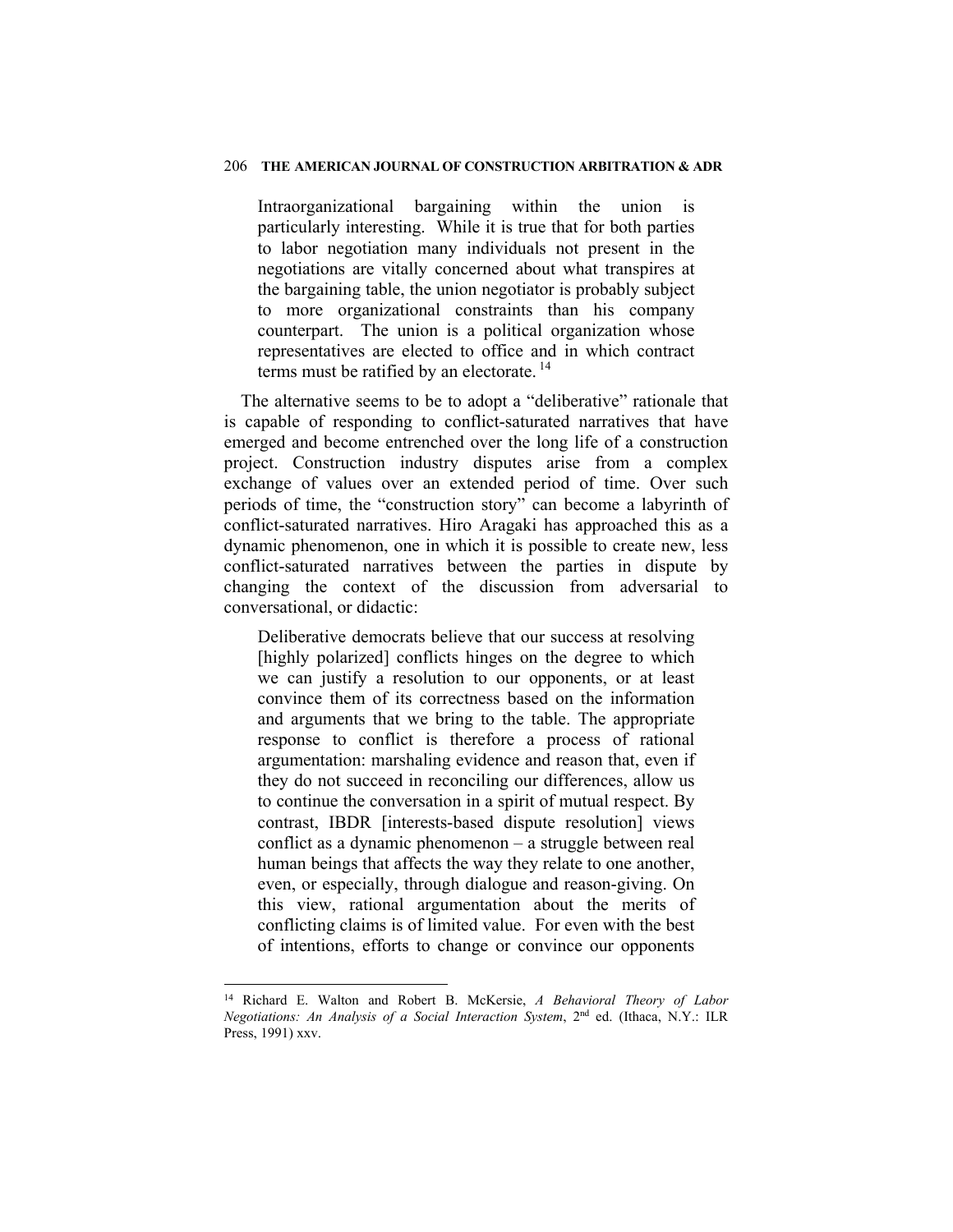risk becoming consumed by the destructive forces of conflict. The appropriate response is not to continue the same conversation but to start a new one – one that probes beneath the surface level of stated positions to the frustrated interests that, on the IBDR view, are the true drivers of disputes.<sup>15</sup>

Aragaki analogizes the deliberative conversational model of dispute resolution to an academic seminar or a scientific collaboration in which participants are genuinely motivated to reach the right outcome based on a searching consideration of the evidence and arguments. He observes that most people do not react well when confronted with opposing views. He sees interest-based dispute resolution as a more dynamic process, conceptually independent of argumentation. Aragaki's arguments support a dispute resolution model for the construction industry that allows the parties to hear the other side, on the merits, as they would in a scientific collaboration, freeing the parties to participate in interest-based negotiations themselves without a third party mediator. This new "conversation" should enable the parties in conflict to accurately and objectively weigh and assess the correctness of both their respective positions using information and arguments that are mutually developed.

In our view, a collaborative approach to the resolution of construction industry disputes better addresses the reality of intraorganizational bargaining than does litigation, arbitration or mediation. The collaborative process brings intense organizational focus not only to the problem as it is perceived by the organization, but, importantly, also as the underlying problem is perceived by the opponent. Such objective information is typically unavailable to senior levels of management until at or near the end of the trial or arbitration, after all of the money has been spent and only when upper management has "learned" the case for itself. Second, in a collaborative environment the level of direct engagement is so intense that it transcends organizational constraints. Everybody with their fingerprints on the issues becomes actively engaged and involved. This kind of active, continuous engagement leads to organizational investment in the dispute resolution process itself, and leaves little time for organized and obstructive internal politicking.

<sup>&</sup>lt;sup>15</sup> Hiro N. Aragaki, "Deliberative Democracy as Dispute Resolution? Conflict, Interests, and Reasons" (2009) 24 Ohio St. J. on Disp. Res. 406 at 412–13, 419, 432–35.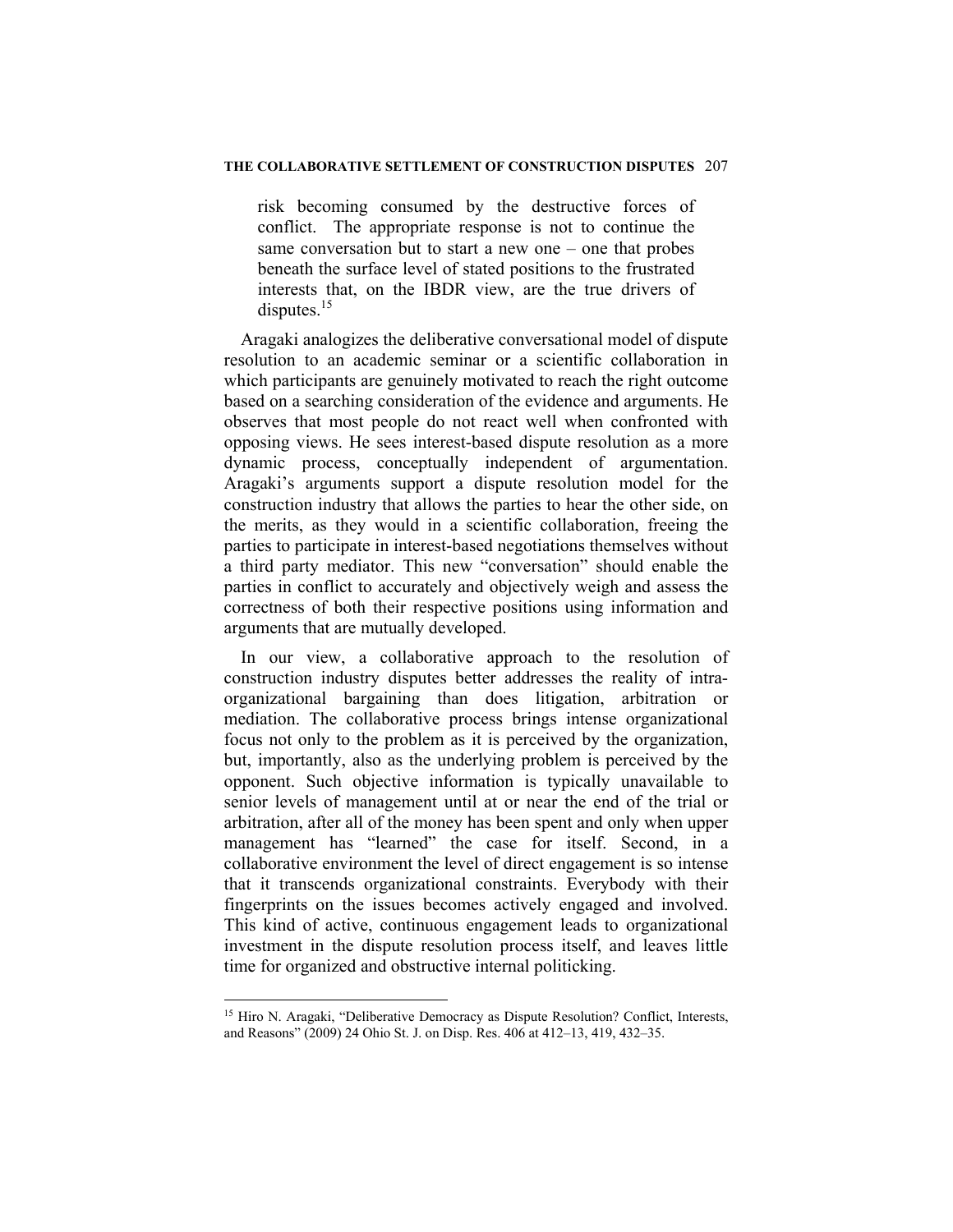### **VII. COLLABORATION AND RHETORICAL MODELS**

Adversarial litigation is erected on an Aristotelian rhetorical foundation, whereby advocates make highly formalized arguments to induce reasonable doubt about otherwise firmly held beliefs, or ideally to persuade a third party to the rhetor's position. However, classical rhetoric models have long been recognized to have limitations, as described by Richard Coe: <sup>16</sup>

Depending on the nature of the issue, opponents, and audience, this strategy may include criticizing, refuting, or even ridiculing opposing viewpoints and their representatives. Balance resides in the system of oppositions, not in the individual presentation. Though the ultimate purpose of such persuasion may be a social good – such as determining truth or responsibility, choosing an effective course of action or the best candidate – the rhetorical means are "dominated by the combative impulse."

\* \* \*

But what about rhetors who must argue against their audience's deeply held beliefs, beliefs that the audience could not give up without changing very basically who they are? "Carefully reasoned logical arguments", Rogers claims, "may be totally ineffectual when employed in a rhetorical situation where the audience feels its beliefs or values are being threatened" (Bator, 1980, p. 428). In such situations, the most important audience analysis question becomes, "What does the audience fear?" Classical argument is often not the best response to situations defined by one or more of the following:

- audience and "opponent" are one,
- deeply held beliefs are at stake,

-

- the rhetor's purpose is to mediate or facilitate,
- a consensus or win-win solution seems possible.

<sup>16</sup> Richard M. Coe, "Classical and Rogerian Persuasion: An Archaeological/Ecological Explication", in Nathaniel Teich, ed., *Rogerian Perspectives: Collaborative Rhetoric for Oral and Written Communication* (Norwood, N.J.: Ablex Publishing Corporation, 1992) 83 at 86-90.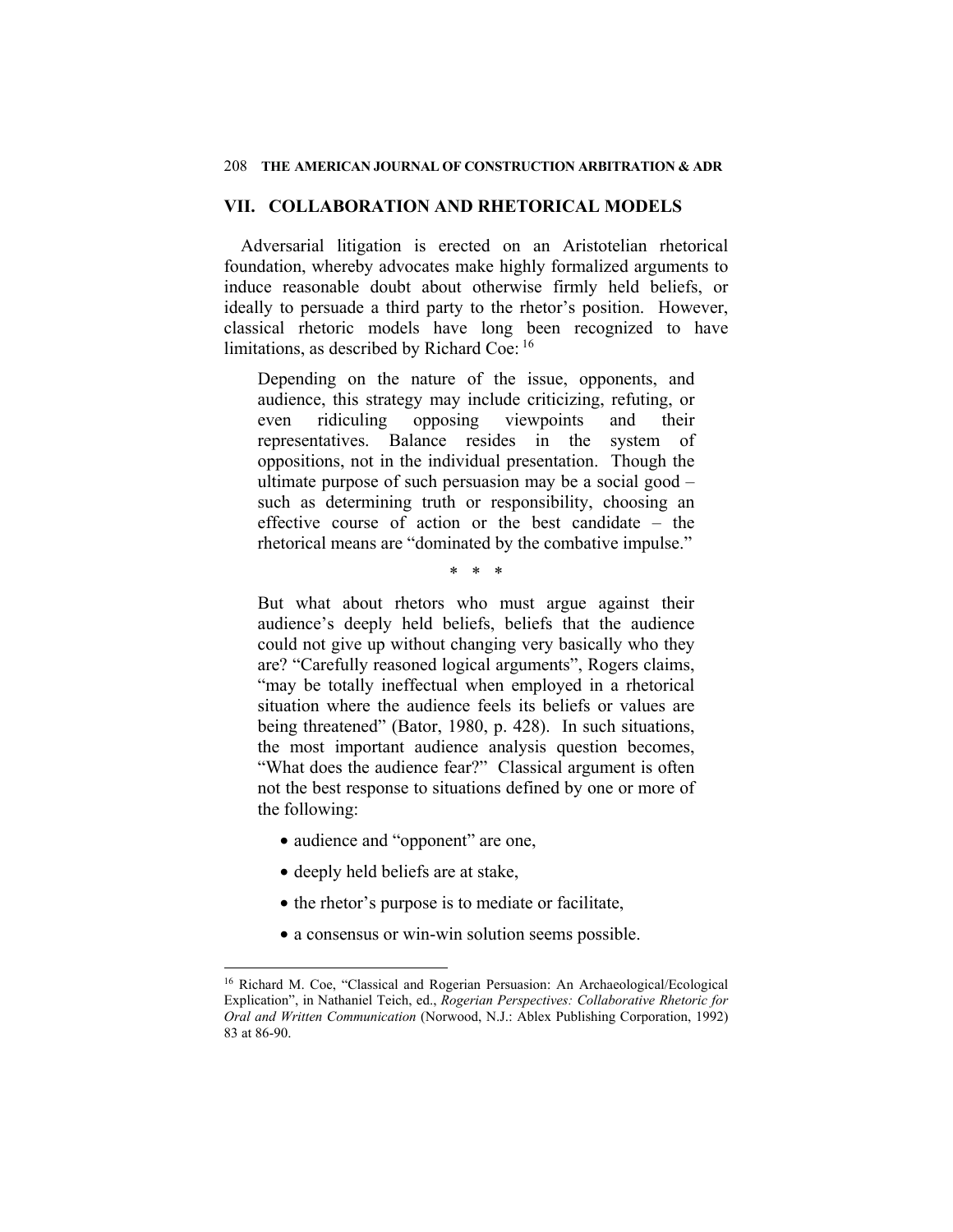In such situations it is often both desirable and possible to induce change while avoiding threat.

Applying Coe's four categories to construction industry-specific disputes, we see how inappropriate adversarial approaches may be:

Audience and opponent are one: In face-to-face settlement negotiations, the audience and the "opponent" are the same. In our current adversarial system we need to import a third party neutral, like a mediator, to side step the rhetorical problem inherent in adversarial proceedings to ensure that the audience and "opponent" are not the same person for the purpose of mediation discussions.

Deeply held beliefs are at stake. A contractor with a claim will often say, "I am not going to build that owner an asset off my balance sheet!" An owner facing a claim will say, "I don't care what it costs you to perform your contract, that is the risk you took, that is the deal you made!" Both of these statements express deeply held beliefs about fairness. In legal, rights-based adversarial proceedings, neither side is going to be easily persuaded to abandon such deeply held beliefs. In collaborative proceedings, however, these beliefs are not challenged. Rather, they are understood and repeated back as validation of the steps being taken toward settlement.

The rhetor's purpose is to mediate or facilitate. This lies at the heart of collaboration: in an adversarial model, the goal is to prevail, to be ruled "right" in a type of positional showdown; in a collaborative model, however, the goal is to understand and articulate the opponent's position to set the stage for a conclusive, interest-based negotiation. If the rhetor's purpose is settlement, therefore, adversarial rhetoric may not be appropriate. To get there, however, the traditional machismo and posturing of litigation must be placed to one side.

A consensus solution seems possible. In construction cases, where there is little or no likelihood of future interaction, a consensus solution may not be achievable. But in most cases, certainly most substantial cases involving infrastructure or commercial development, the construction industry depends upon and encourages high value repeat interactions.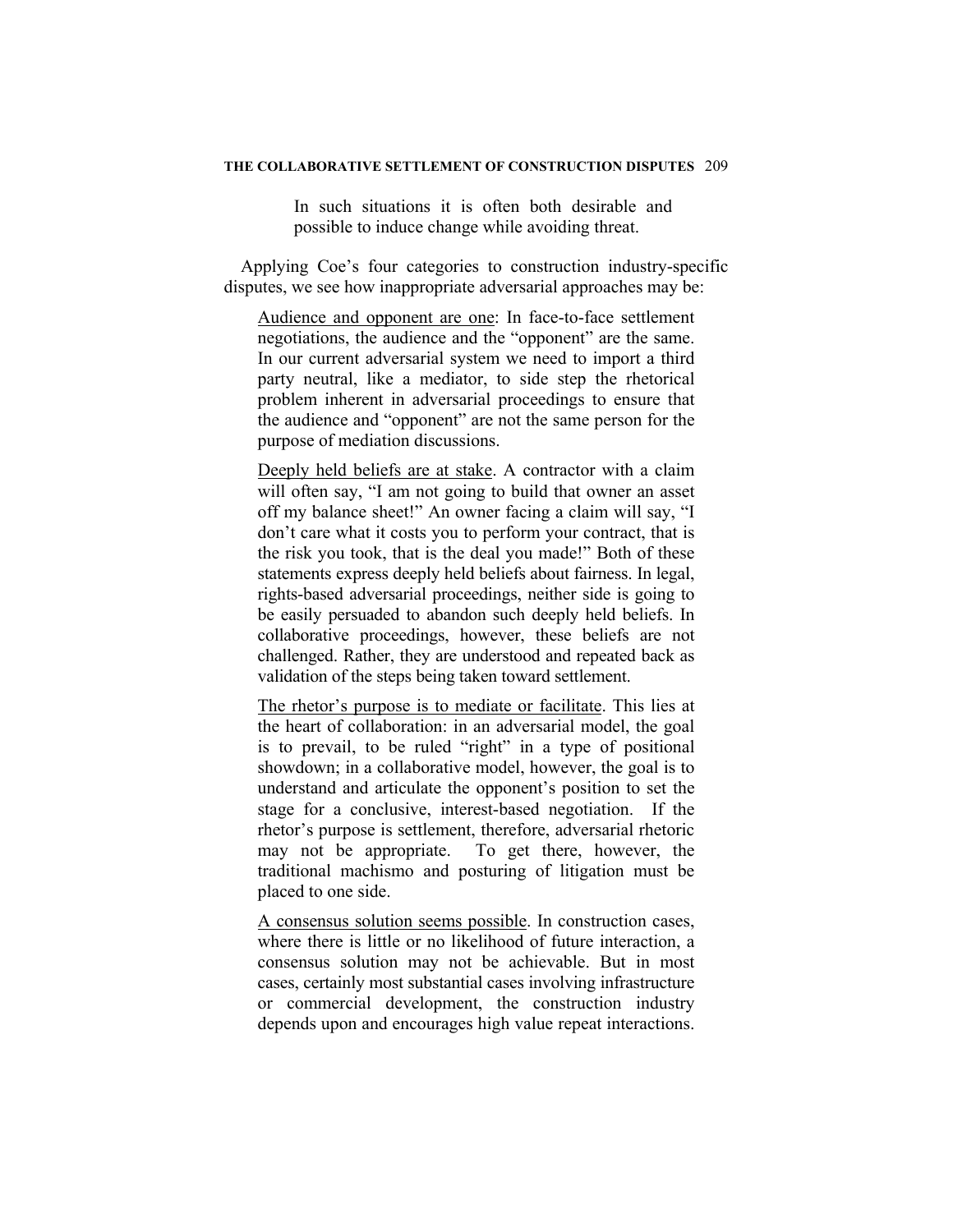In such cases consensus is not only possible, it can be quite attractive.

An alternative to the Aristotelian rhetorical model was described by Carl Rogers in 1951. Although not free of criticism even in the field in which it was developed, "Rogerian rhetoric", as it has come to be called, seems to be a viable collaborative tool for construction industry dispute resolution. The best description of this Rogerian rhetoric comes, of course, from Carl Rogers himself, writing in 1951:<sup>17</sup>

I would like to propose, as an hypothesis for consideration, that the major barrier to mutual interpersonal communication is our very natural tendency to judge, to evaluate, to approve or disapprove, the statement of the other person, or the other group.

If I can listen to what he can tell me, if I can understand how it seems to him, if I can see its personal meaning for him, if I can sense the emotional flavor which it has for him, then I will be releasing potent forces of change in him.

The next time you get into an argument with your wife, or your friend, or with a small group of friends, just stop the discussion for a moment and for an experiment institute this rule. "Each person can speak up for himself only after he has first restated the ideas and feelings of the previous speaker accurately, and to that speaker's satisfaction . . . . But if you try it you will discover it is one of the most difficult things you have ever tried to do."

When the parties to a dispute realize that they are being understood, that someone sees how the situation seems to them, the statements grow less exaggerated and less defensive, and it is no longer necessary to maintain the attitude, "I am 100% right and you are 100% wrong." The influence of such an understanding catalyst in the group permits the members to come closer and closer to the objective truth involved in the relationship. In this way mutual communication is established and some type of agreement becomes much more possible.

<sup>&</sup>lt;sup>17</sup> Carl Rogers, "Communication: Its Blocking and Its Facilitation (1951)", Nathaniel Teich, ed., *Rogerian Perspectives: Collaborative Rhetoric for Oral and Written Communication* (Norwood, N.J.: Ablex Publishing Corporation, 1992) 28.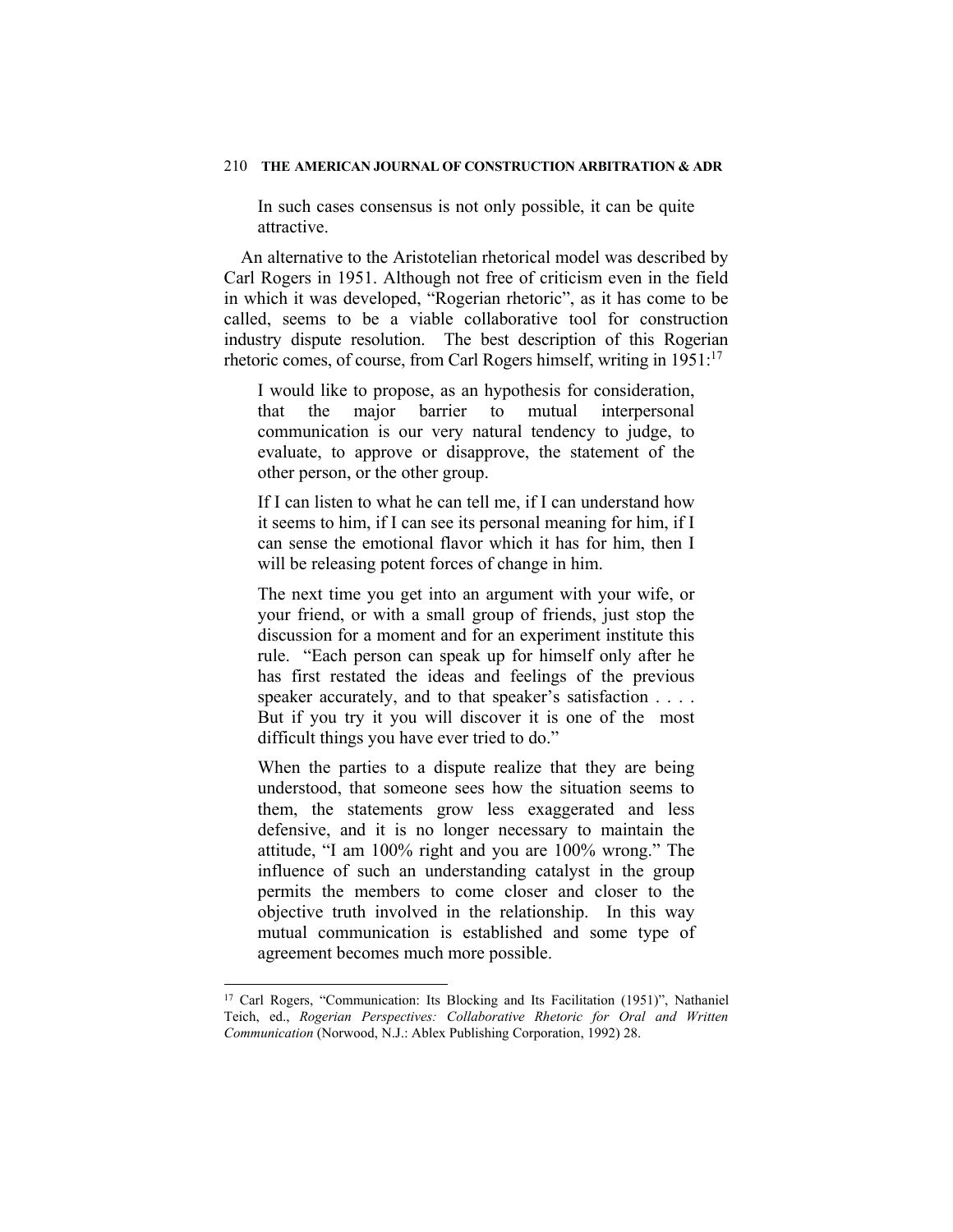Rogerian persuasion may seem morally superior to classical persuasion because it is founded on empathy and settlement, while classical persuasion is founded on conflict and winning. Rogers' insight is that the only learning which significantly influences behavior is self-discovered, and self-appropriated. It was not long before teachers of argumentation and rhetoric, as well as family therapists and others, picked up on Roger's new approach: <sup>18</sup>

Since then, Rogerian theory and practice have been used by rhetoricians and writing teachers in various ways. The most prevalent application has been to argumentation, where Rogers' approach has been considered, at the least, as supplement, complement, or contrary to traditional argument and, at the most an alternative rhetoric.

Theorists searching for a collaborative mode of argument found in Rogers a useful complement to Aristotle and a means of reassessing the role of speaker/audience cooperation in traditional theory; others found simply the antithesis of Aristotle and an attitude perilously ignorant of the putatively adversarial nature of public argument. In either case the comparison has proven unfortunate. Rogers aims at something more fundamental than persuasion (which is always the focus of Aristotelian theory); he aims, rather, at mutual understanding – a Romantic rather than classical concept, one that attempts to unify thought and feeling in communication (to join *Verständnis* to *Verstand*), attempts literally to dwell within the mental life of another human being.

Here then is a good working definition of construction industry collaboration as we understand it: a rhetorical process designed and implemented in a way that enables settlement-motivated principals to reach the "right" outcome for themselves, in a deliberative environment. In fact, complex construction disputes seem to present an ideal environment for Rogerian rhetoric.

 $\overline{a}$ 

<sup>&</sup>lt;sup>18</sup> James S. Baumlin & Tita French Baumlin, "Rogerian and Platonic Dialogue in – and Beyond – the Writing Classroom", Nathaniel Teich, ed., *Rogerian Perspectives: Collaborative Rhetoric for Oral and Written Communication* (Norwood, N.J.: Ablex Publishing Corporation, 1992) 123.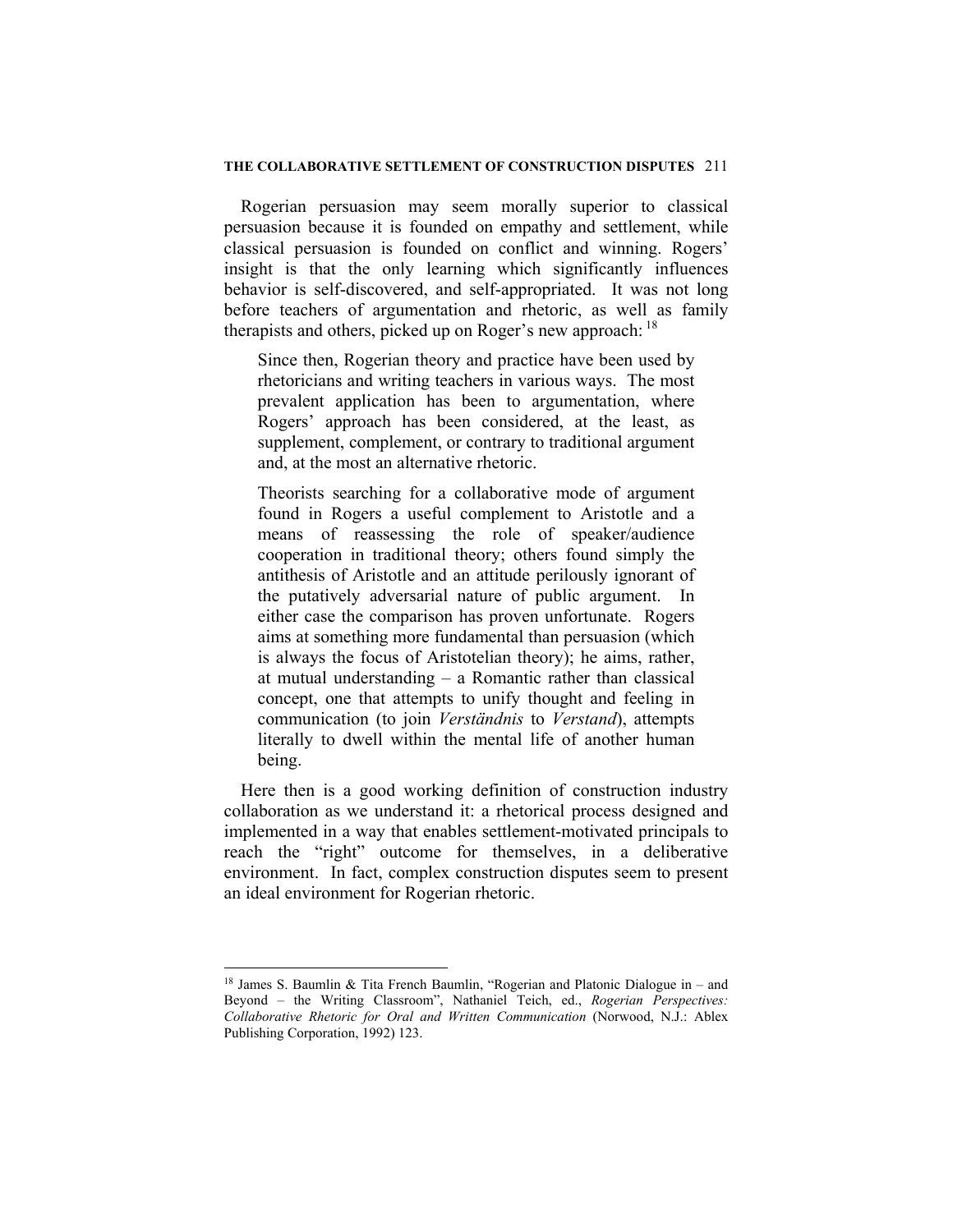### **VIII. DECISION THEORY AND COLLABORATION**

There are a number of biases hard-wired into conventional adversarial argumentation. These have been highlighted by Daniel Kahneman:19

Furthermore, participants who saw one-sided evidence were more confident of their judgments than those who saw both sides. This is just what you would expect if the confidence that people experience is determined by the coherence of the story they manage to construct from available information. It is the consistency of the information that matters for a good story, not its completeness. Indeed, you will often find that knowing little makes it easier to fit everything you know into a coherent pattern.

['What you see is all there is', or WYSIATI fallacy] . . . facilitates the achievement of coherence and of the cognitive ease that causes us to accept statements as true. It explains why we can think fast, and how we are able to make sense of partial information in a complex world. Much of the time, the coherent story we put together is close enough to reality to support reasonable action. However, I will also invoke WYSIATI to help explain a long and diverse list of biases of judgment and choice, including the following among many others:

- Overconfidence: As the WYSIATI rule implies, neither the quantity nor the quality of the evidence counts for much in subjective confidence. The confidence that individuals have in their beliefs depends mostly on the quality of the story they can tell about what they see, even if they see little. We often fail to allow for the possibility that evidence that should be critical to our judgment is missing – what we see is all there is. Furthermore, our associative system tends to settle on a coherent pattern of activation and suppresses doubt and ambiguity.
- Framing effects: Different ways of presenting the same information often evoke different emotions. The

<sup>19</sup> Daniel Kahneman, *Thinking, Fast and Slow* (N.p.: Doubleday Canada, 2011) 87, 201.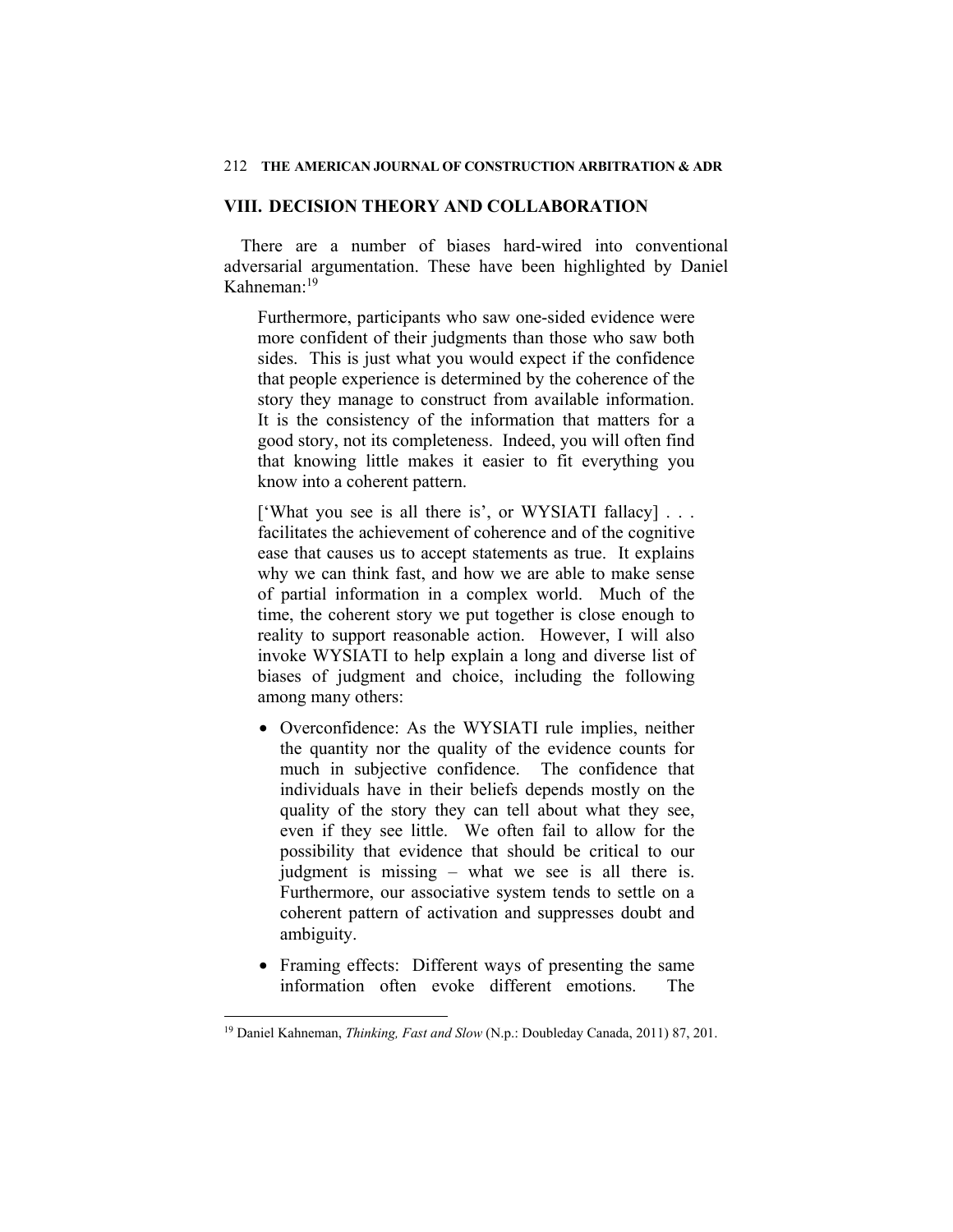statement that "the odds of survival one month after surgery are 90%" is more reassuring that the equivalent statement that "mortality within one month of surgery is 10%". Similarly, cold cuts described as "90% fat-free" are more attractive than when they are described as "10% fat". The equivalence of the alternative formulations is transparent, but an individual normally sees only one formulation, and what she sees is all there is.

Base-rate neglect: Recall Steve, the meek and tidy soul who is often believed to be a librarian. The personality description is silent and vivid, and although you surely know that there are more male farmers than male librarians, that statistical fact almost certainly did not come to your mind when you first considered the question. What you saw was all there was.

\* \* \*

You cannot help dealing with the limited information you have as if it were all there is to know. You build the best possible story from the information available to you, and if it is a good story, you believe it. Paradoxically, it is easier to construct a coherent story when you know little, when there are fewer pieces to fit into the puzzle. Our comforting conviction that the world makes sense rests on a secure foundation: our almost unlimited ability to ignore our ignorance.

If it is indeed true that "what you see is all there is", then decision makers involved in the important decision to settle a construction industry dispute are *de facto* prisoners of limited information, typically filtered through agents with a financial interest in the ongoing litigation process. Transition to a new rhetorical model of dispute resolution would address these biases and cut to the very core of the solicitor/client relationship.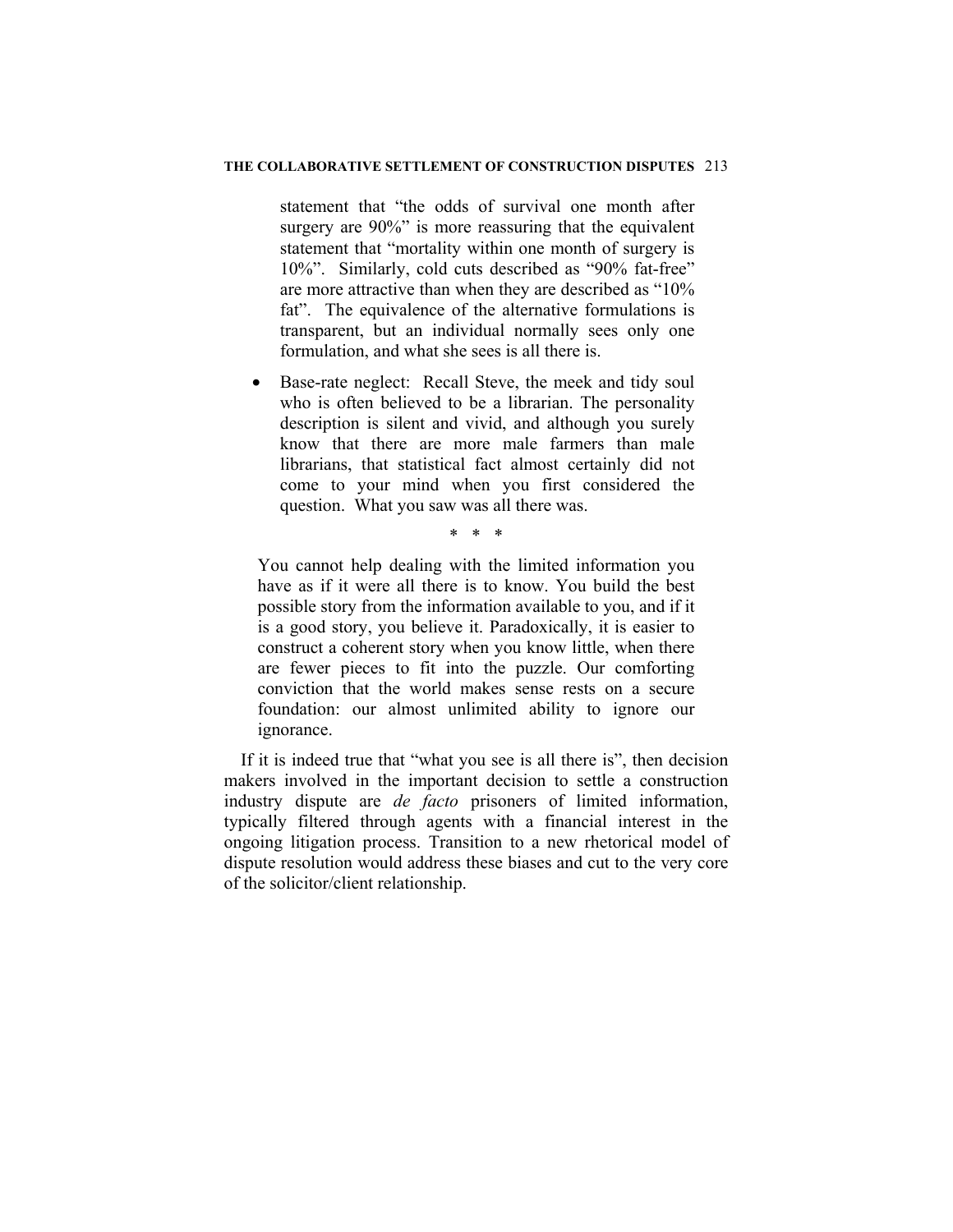### **IX. NEGOTIATION THEORY AND COLLABORATION**

Negotiation theory offers another strong argument in support of a collaborative approach to the resolution of construction disputes:  $20$ 

In our chronology of a legal dispute we distinguish among initial harm, the assertion of a legal claim, settlement bargaining, and trial. The initial harm can be analyzed by market models or externality models of the kind economists apply to conventional economic goods. The decision to assert a claim is a decision under uncertainty to be solved recursively by computing the expected values of subsequent stages in the dispute. Microeconomic models of bargaining are applicable to settlement bargaining. The limitations of bargaining theory, however, are not as severe as the absence of an economic theory of disinterested behavior that is needed to explain how judges interpret statutes and make laws.

This exercise is once again adversarially biased and dependent on a principal/legal agent overlay. Collaboration, on the other hand, could replace Stage 3 in this economic model and perhaps obviate the need for the final negative-sum game, as it is described. Again, one of the chief characteristics setting litigation models apart from pure negotiation models is that the bargaining is done by lawyers as agents of the parties.

In their ground-breaking article "*Disputing through Agents: Cooperation and Conflict between Lawyers in Litigation*,"21 Professors Gilson and Mnookin took a close look at the way that legal counsel affect the bargaining relationship of the parties. They found that legal counsel can play a significant role in binding litigants to a cooperative strategy, and can add value by committing their clients to a cooperative process, provided that there is a way for clients to locate and choose counsel with a reputation for cooperation. At the same time there must be a way to switch to an adversarial lawyer without excessive cost or delay if a defection to adversarial rhetoric occurs.<sup>22</sup>

 $\overline{a}$ 

<sup>20</sup> Robert D. Cooter and Daniel L. Rubinfeld, "Economic Analysis of Legal Disputes and Their Resolution" (1989), 27 Journal of Economic Literature 1067.

<sup>&</sup>lt;sup>21</sup> Ronald Gilson and Robert Mnookin, "Disputing through Agents: Cooperation and Conflict between Lawyers in Litigation " $(1994)$  94:2 Colum. L. Rev. 509.

<sup>&</sup>lt;sup>22</sup> See also David Hoffman and Dawn Ash, "Building Bridges to Resolve Conflict and Overcome the 'Prisoner's Dilemma': The Vital Role of Professional Relationships in the Collaborative Law Process" [2010] Journal of Dispute Resolution 271 at 275 – 277.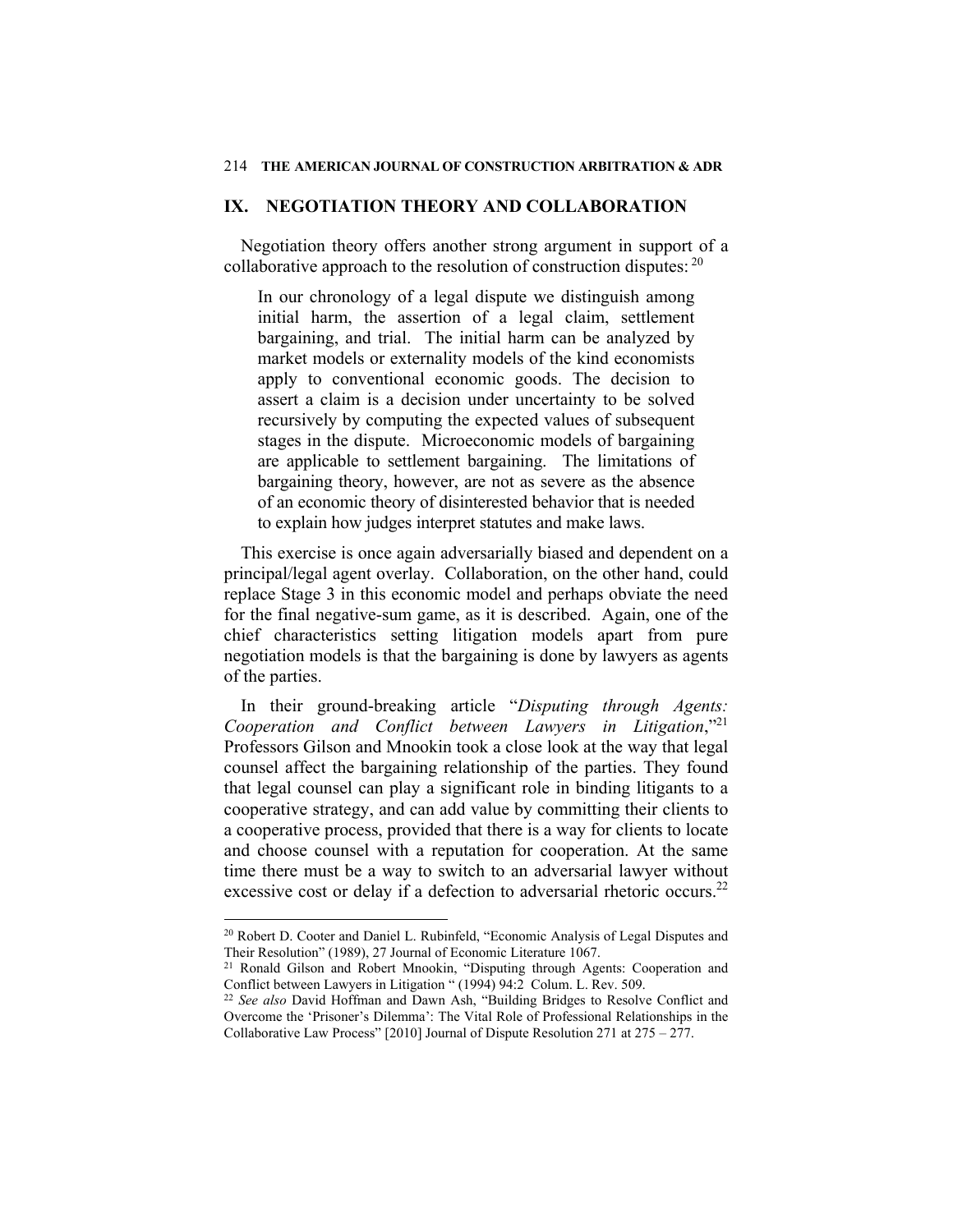Robert Axelrod summarized the optimization of negotiation through initial cooperation in the following terms all of which are relevant to the argument in favour of the collaborative settlement of construction industry disputes: 23

"Enlarge the shadow of the future". Cooperation can be expected to take root only where the "future is sufficiently important to the present". The relationship of EPC contractors to the oil and gas industry offers a good example, or the relationship of public organizations and private capital markets in the case of public private partnerships.

"Change the payoffs". By this Professor Axelrod means increasing the penalty for defections, or the bonus for cooperation, or both at the same time. One way to achieve this would be for industry groups to favour bidders who subscribe to collaborative settlement principles.

Teach people to care about truly understanding contrary positions. The best competitive strategy in a multiple iterative game is initial cooperation backed up by immediate retaliation for defection. Game theorists have known this for some time, but the theory has not percolated up (or down) into the area of construction industry dispute resolution. It would appear that collaboration offers a good initial cooperative strategy.

"Improve recognition abilities". Professor Axelrod encourages people to learn from past cooperative transactions. Gaining a reputation from past co-operative transactions as an experienced "collaborator" may sound dangerous to many construction lawyers and, at least in the short term, this will keep lawyers away. At this early stage of construction industry collaboration, it is those who already have an unassailable reputation in the conventional adversarial market: *i.e.* senior, semi-retired or retired litigators who might best be able to afford developing a reputation for collaborative dispute resolution.

 $\overline{a}$ 

<sup>23</sup> Robert Axelrod, *The Evolution of Cooperation* (Cambridge, MA: Basic Books, 2006) pp. 124-141.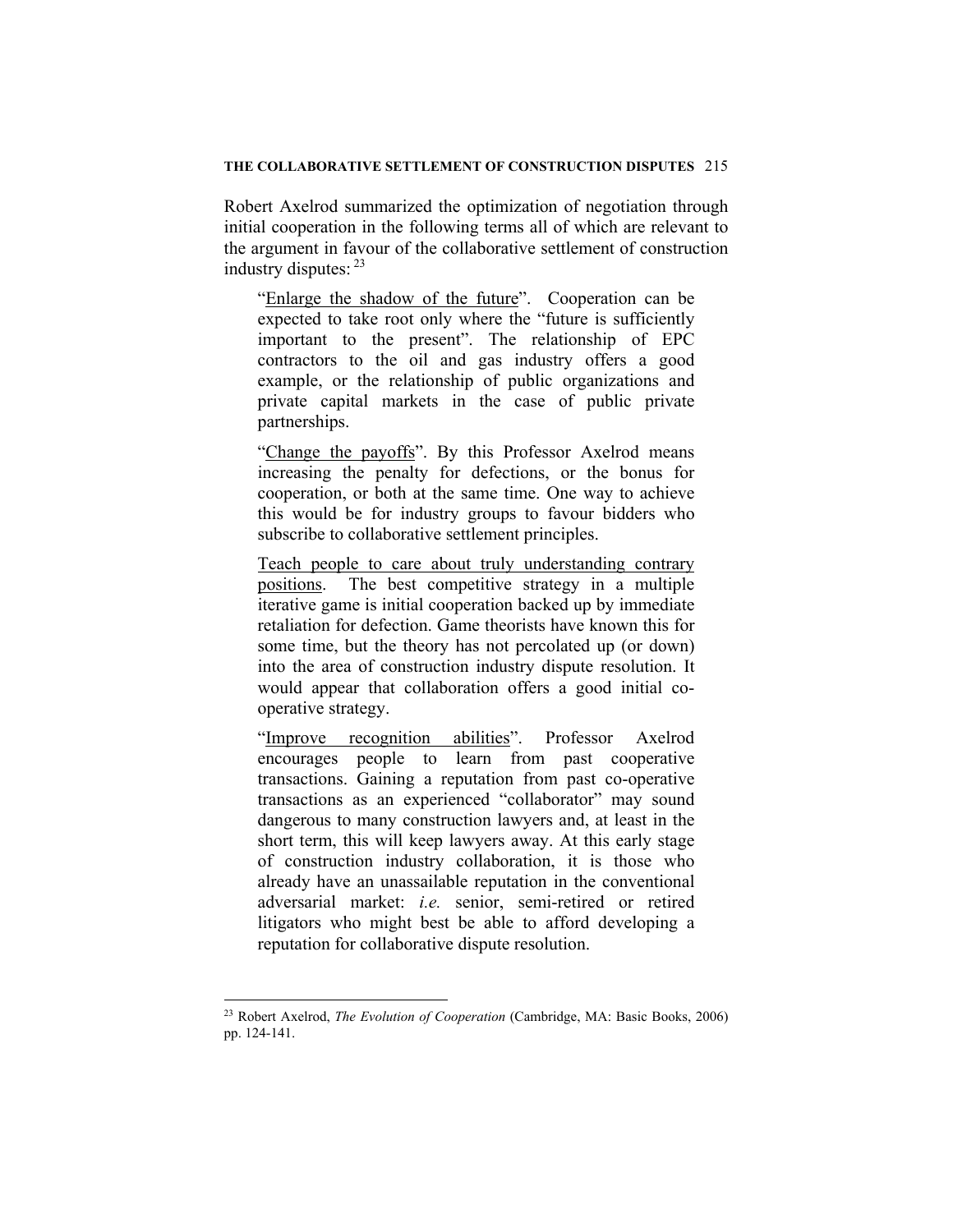Once again, Gilson and Mnookin addressed this issue twenty years ago: 24

Indeed, the potential for law firms to develop reputations for cooperating may not save civilized litigation as the older generation knew it . . . there is reason to believe that the proportion of litigation whose payoff structure does not reward mutual cooperation may have increased in the 1970s and 1980s. If a large law firm represents clients both in litigation in which mutual cooperation is beneficial and in litigation in which the dominant strategy for one party is to compete, reputation formation becomes much more complicated. The observation of noncooperative behavior is then consistent either with a noncooperative lawyer or noncooperative litigations.

The same problem also hinders the maintenance of reputations. For a reputation market to work, defections by cooperative lawyers must be observable. However, both aspects of noise we have considered – a mixed environment of cooperative and noncooperative litigation, and the difficulty of evaluating whether a particular action by an opponent is cooperative when the standard for cooperation is being not too competitive – make observation of defection more difficult.

## **X. COLLABORATION AND THE REPUTATIONAL MARKET FOR ADVOCACY**

Collaboration can also be professionally satisfying. It certainly was for us (as evidenced by this article). Protracted litigation does not always feel like added value. Because collaboration in a construction context calls for intense, active, continuous engagement with the client team, the "value added" by lawyers is apparent.

One of the most persuasive documents we have found on this issue is a 2005 Research Report prepared by Dr. Julie Macfarlane.<sup>25</sup> Dr.

<sup>&</sup>lt;sup>24</sup> Ronald J. Gilson & Robert H. Mnookin, "Disputing through Agents: Cooperation and Conflict between Lawyers in Litigation" (1994) 94 Colum. L. Rev. 509.

<sup>&</sup>lt;sup>25</sup> Julie Macfarlane, "The Emerging Phenomenon of Collaborative Family Law (CFL): A Qualitative Study of CFL Cases", Government of Canada, Department of Justice, http://www.justice.gc.ca/eng/rp-pr/fl-lf/famil/2005\_1/sum-som.html.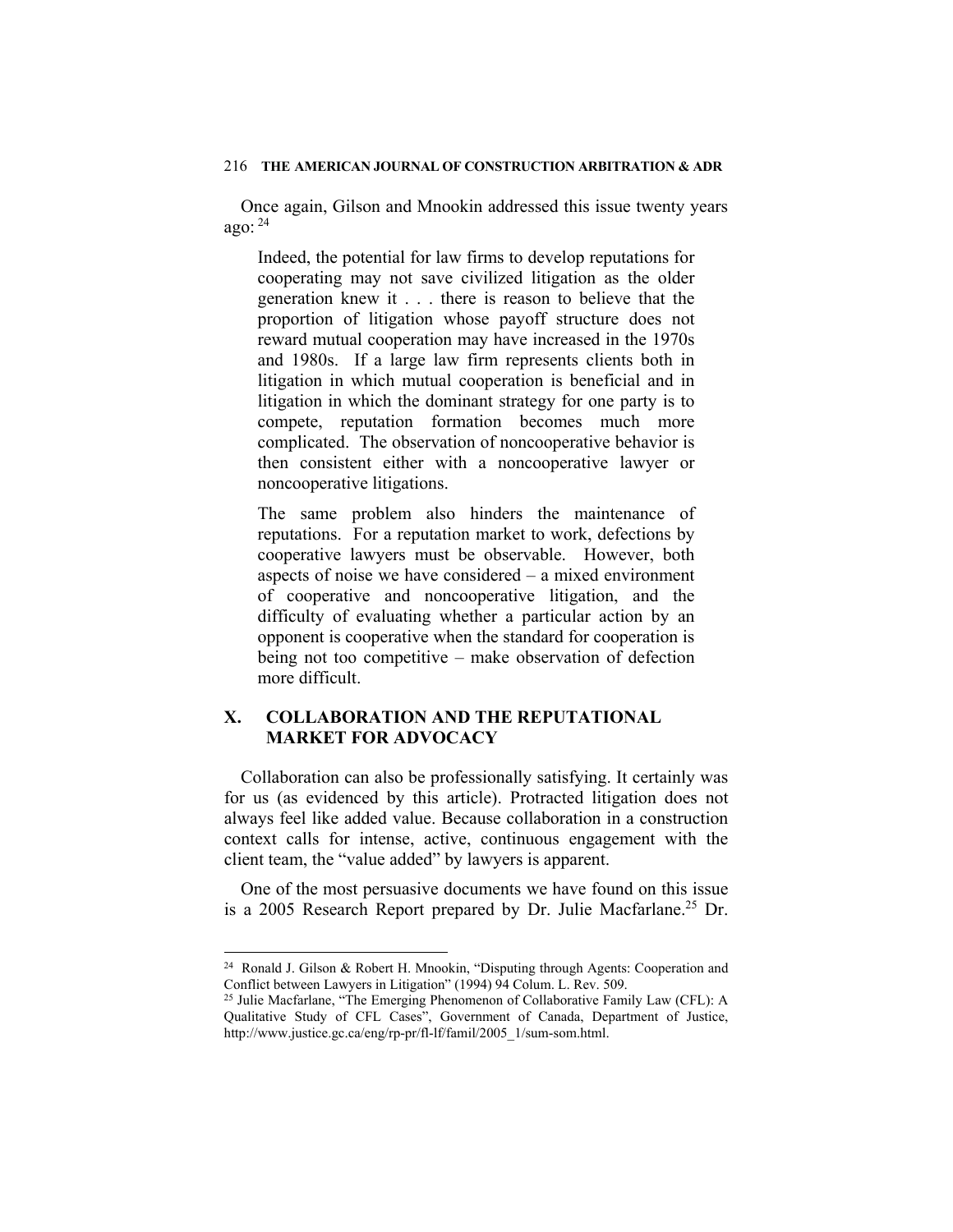Macfarlane's work was the culmination of a three year study comprising over 150 interviews of lawyers, clients and other collaborative professionals. Among her findings relevant to the application of collaborative law principles in a construction law setting are the following:

The study found that the primary motivator for lawyers embracing [collaborative family law] was finding a way to practice law that fit better with their beliefs and values than the traditional litigation model did. Further significant motivations included the desire to provide better client service and to offer a better alternative to family mediation. For many clients, the principal goals in the collaborative process were reduced expense, and speedier results . . .

\* \* \*

There appears to be widespread agreement that [collaborative family law] reduces the posturing and gamesmanship of traditional lawyer-to-lawyer negotiation, including highly inflated and lowball opening proposals. There is recognition that positional bargaining does still sometimes occur, especially where there is an impasse. However, where split-the-difference bargaining does occur, parties usually have more information at hand and share a more constructive spirit than one would often see in a traditional lawyer-to-lawyer negotiation.

The strong ideological commitment to cooperative negotiation within the [collaborative family law] model has a significant impact on the bargaining environment, which is strengthened by the "club" culture of [collaborative family law] groups and their senses of shared values. [Collaborative family law] groups are investing heavily to develop a reputation for cooperation. [Collaborative family law] lawyers also point to pragmatic considerations; where agreement between lawyers and both clients is necessary to settle, positional bargaining simply does not work.<sup>26</sup>

Construction industry dispute collaboration may have collateral benefits for construction lawyers. As senior construction lawyers contemplate life after private practice, many retool as mediators and

<sup>26</sup> *Id.* at pages viii, xi.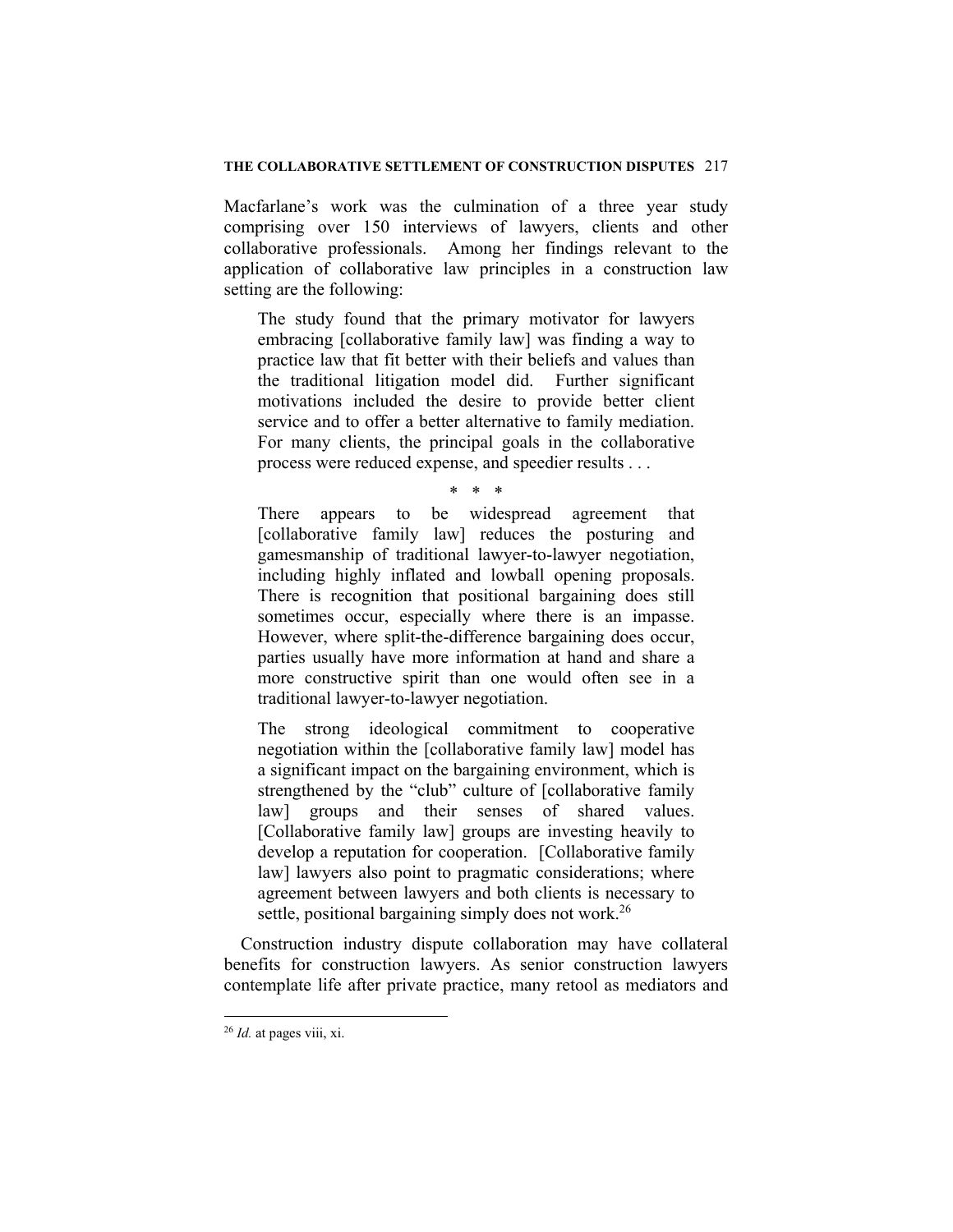arbitrators, a fair trade for a lifetime's investment in reputation and subject matter knowledge. Unfortunately, adversarial skills do not always translate well into a mediation environment. As it is, merits based collaborative construction industry dispute resolution, on the other hand, may offer many late career adversarially adept construction lawyers a more natural transition, using their adversarial skills in a collaborative setting, as "settlement" counsel perhaps. For this group, a disqualification provision would be much easier to agree to than it might be for a younger advocate who was still investing in reputational capital. In this regard, the National Conference of Commissioners on Uniform State Laws stated as follows:

In addition to its benefits for parties and the public, collaborative law also has benefits for the legal profession. It merges the venerable tradition of lawyer as counselor with the bar's more recent successful experience with representation of clients in alternative dispute resolution. Collaborative law provides professional satisfaction for the lawyers who practice it. Collaborative law is especially well suited to the emerging role of a lawyer as a problem solver for a party in a divorce or family dispute. It is part of the trend towards unbundled or discrete task legal representation . . .

Collaborative law is also part of the movement towards delivery of "unbundled" or "discreet task" legal representation, as it separates by agreement representation in settlement-oriented processes from representation in pretrial litigation and the courtroom. By increasing the range of options for services that lawyers can provide to clients, unbundled legal services reduces costs and increases client satisfaction with the services provided [citations omitted]. The organized bar has recognized unbundled services like collaborative law as a useful part of the lawyer's representational options [citations omitted].

\* \* \*

The growth of collaborative law has in intangible benefit, however, for the lawyers who practice it – greater satisfaction in the profession they have chosen [citation omitted]. Collaborative lawyers generally feel that the collaborative law process enables them to work productively with other professions in service to parties [citations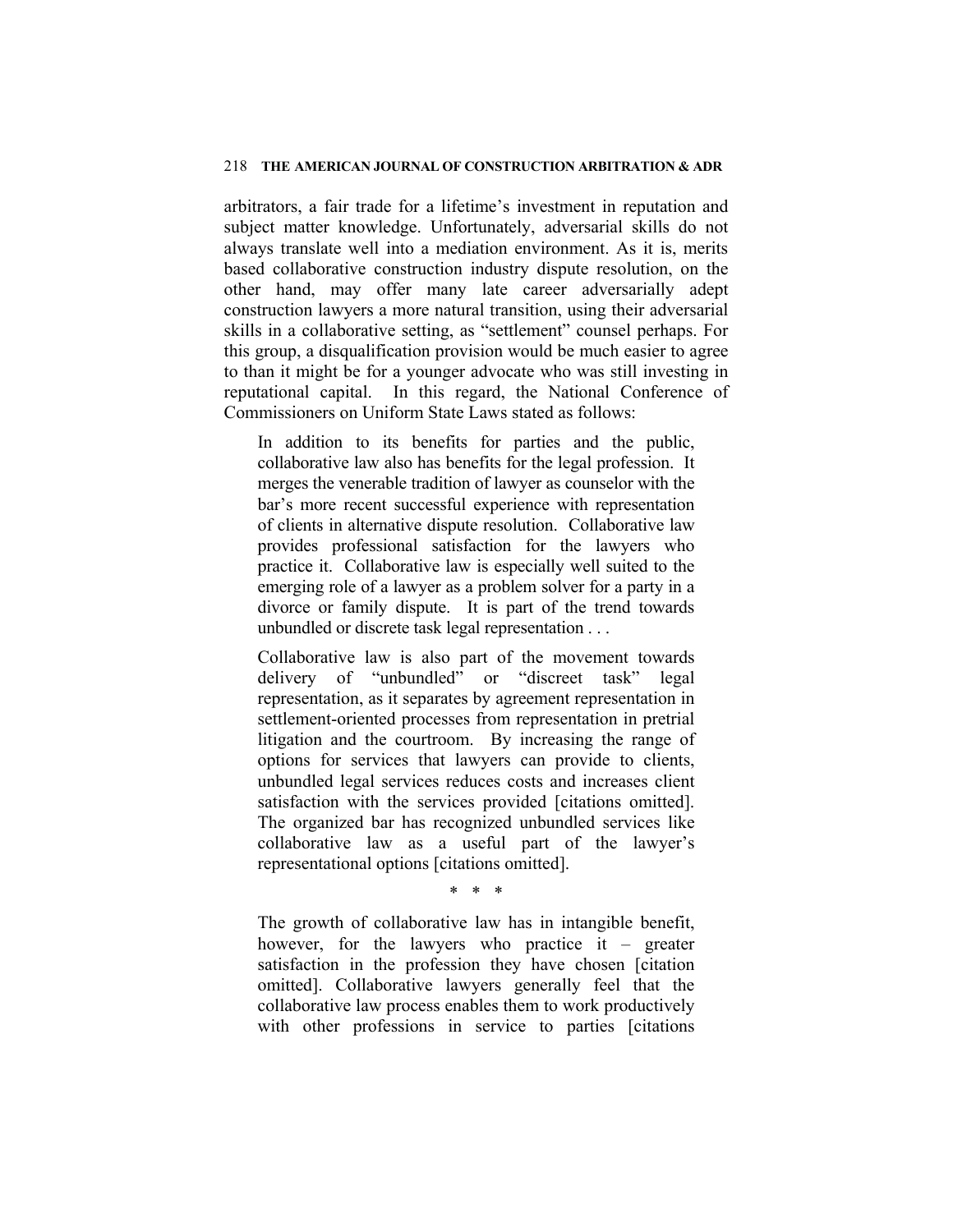omitted]. Instead of using these professionals in an adversarial framework as expert witnesses or consultants to further their "case", collaborative lawyers draw on their expertise to help shape creative negotiations and settlements [citation omitted]. $27$ 

Robert F. Cochran, Jr. has commented on the unbundling of legal services as an aspect of collaborative practice:

In addition, lawyers came to accept the notion of "unbundled" legal services – providing less than the full range of legal services in recognition that clients might not want or be able to afford all that a lawyer might do. [Collaborative practice] can be thought of as an example of unbundled services – the lawyer does not provide litigation services – though the primary justification for limiting the lawyers' services to the negotiation of the dispute is the positive effect that such a limitation can have on the negotiations.

Finally, [collaborative practice] can also be seen as another step in increased specialization within law practice. [Collaborative practice] lawyers focus on negotiation of the dispute and leave litigation to other lawyers. Many [collaborative practice] lawyers are willing to represent non- [collaborative practice] clients in litigation, but [collaborative practice] opens up the possibility that a layer might only practice [collaborative practice] and develop a specialty in interest-based negotiation.

[Collaborative practice] differs dramatically from traditional legal dispute resolution. It provides a structured process for the settlement of legal problems. American lawyers have historically fallen into two categories – litigators and transactional lawyers. [Collaborative practice] addresses the cases traditionally handled through adversarial negotiation and litigation in a more transactional manner.<sup>28</sup>

The leap from adversarial to collaborative practice, however, does entail reputational risk. Ronald J. Gilson and Robert H. Mnookin have this to say:

<sup>&</sup>lt;sup>27</sup> *Supra*, note 10 at 12, 14-16.<br><sup>28</sup> Robert F. Cochran, Jr., "*Legal Ethics and Collaborative Practice Ethics*" (2009) 38 Hofstra L. Rev. 537 at 540.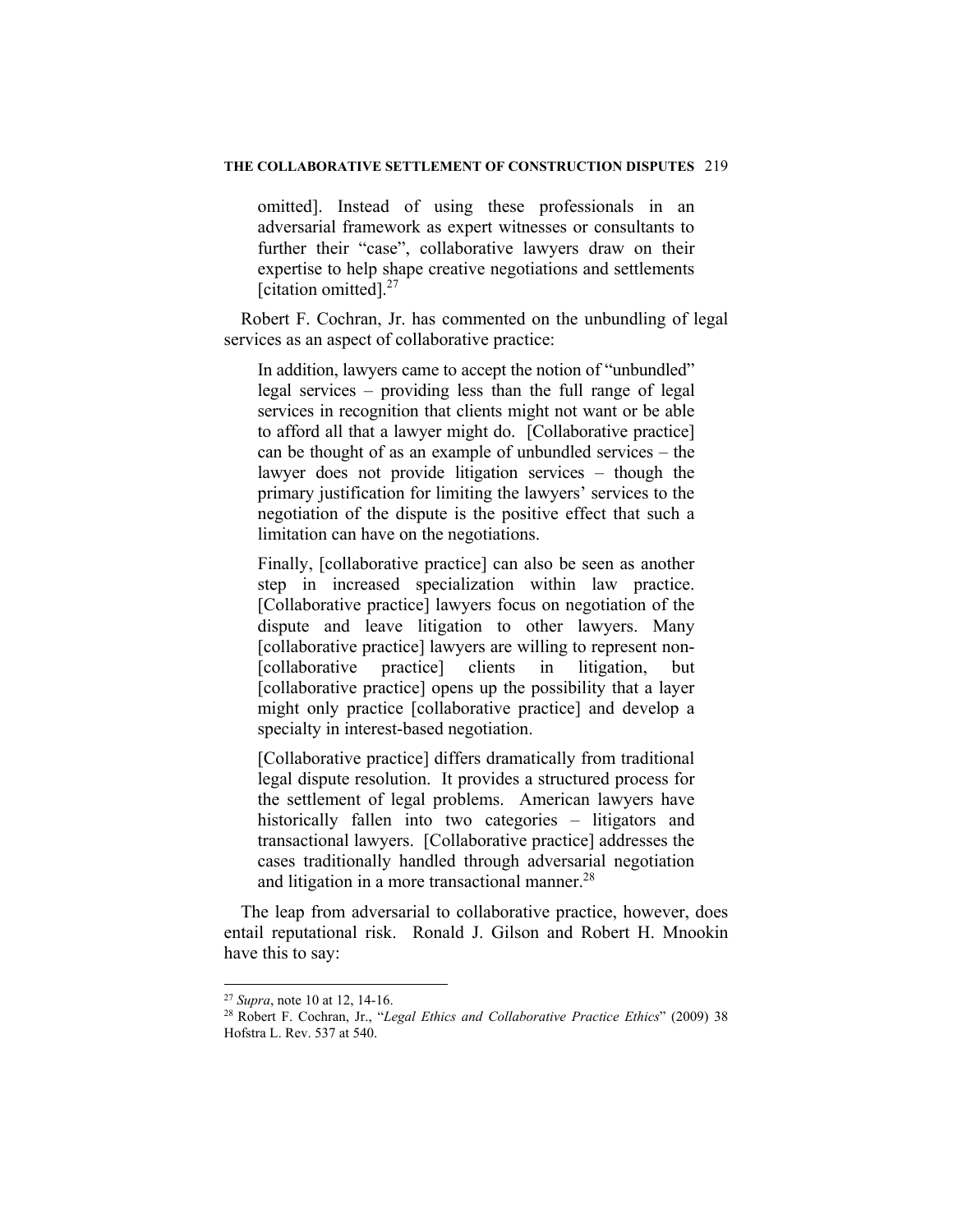Now consider how lawyers might develop a reputation for cooperation. Suppose that the primary vehicle of reputation formation is a lawyer's relations with other lawyers, who then communicate that reputation to the client community. As discussed earlier, this is a plausible assumption given that cooperation in litigation is not a bright-line concept; because litigation is inherently competitive, a reputation for cooperation will be based on the more ephemeral concept of not being too conflictual. This type of standard requires that a lawyer apply it in the first instance.

In this setting, repeated experience with the same lawyers facilitates the formation of a cooperative reputation because competing lawyers are able to factor out the noise associated with the lawyers' conduct in any particular matter. The number of times that one lawyer has the experience of litigating against another lawyer in the community is a function of the size of the community – the smaller the community, the easier it is for lawyers to learn about the predilection of their adversaries toward cooperation.<sup>29</sup>

For senior settlement counsel engaged in collaborative dispute resolution in the shadow of a disqualification agreement, only a limited scope retainer will be required. Fortunately, most rules of professional conduct allow for limited scope retainers.<sup>30</sup> Prior to accepting a limited scope retainer, the lawyer must assess whether it is possible to render such services competently, considering the legal knowledge, skill, thoroughness and preparation required. It is essential that the client understand the scope and limitation of the retainer.

## **XI. THE DISQUALIFICATION AGREEMENT**

 $\overline{a}$ 

Why collaborate if the other side is simply waiting for an opportunity to defect to adversarialism, aborting the collaboration when it is convenient to them, perhaps, and taking advantage of what they have learned during the open and unguarded collaborative process? This is a legitimate threshold question for all participants. As noted above, the

<sup>&</sup>lt;sup>29</sup> Ronald J. Gilson and Robert H. Mnookin, "Disputing through Agents: Cooperation and Conflict between Lawyers in Litigation," (1994) 9 Colum. L. Rev. 509 at 538.

<sup>30</sup> Compare the American Bar Association's *Handbook on Limited Scope Legal Assistance*, https://apps.americanbar.org/litigation/taskforces/modest/report.pdf.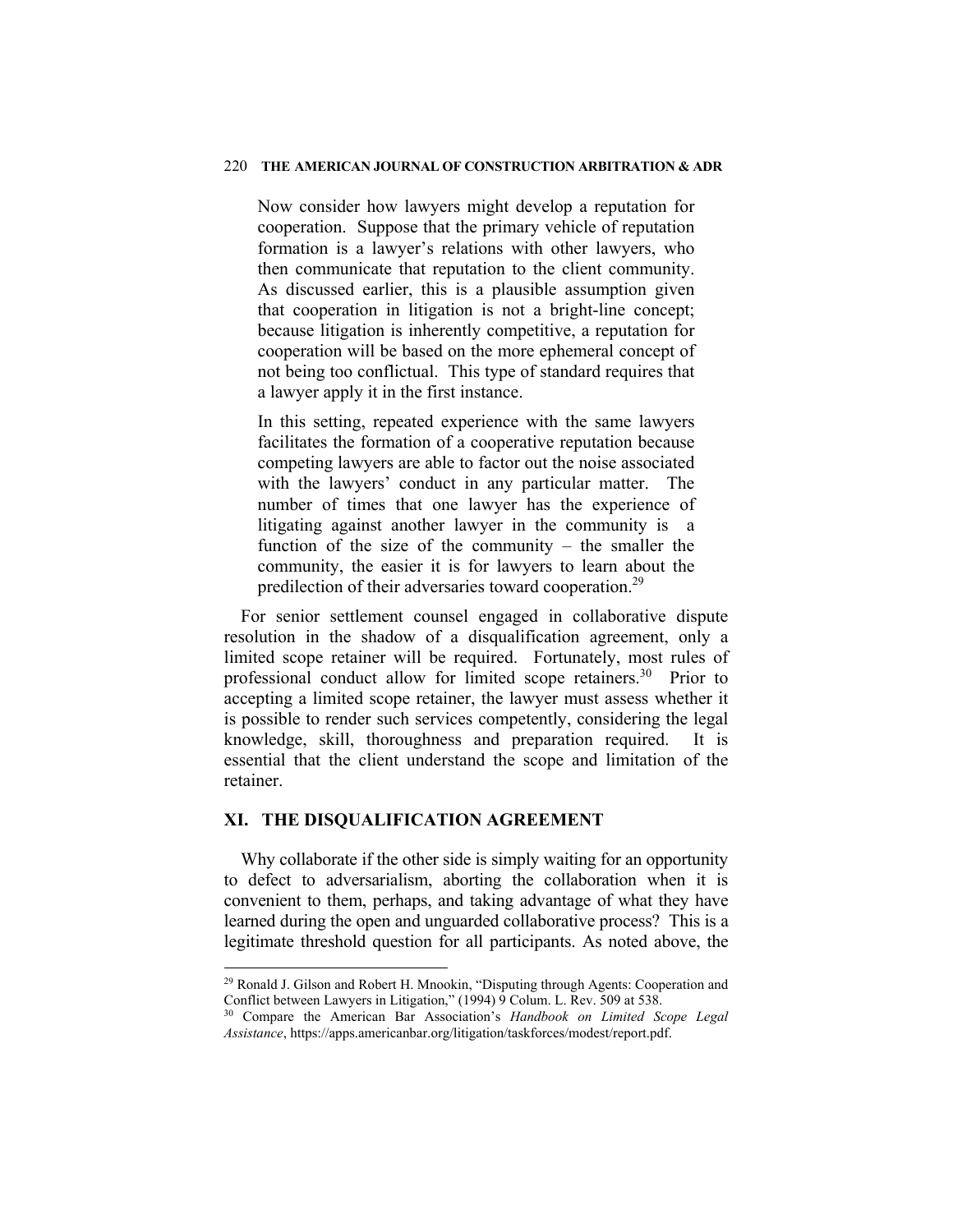answer in a family law environment is the adoption of a disqualification agreement by the parties *and counsel* that if either party or counsel "defects" from collaboration, by taking a litigious step for example, or refusing documents or evidence, the other party may invoke the disqualification agreement so that *both* counsel instantly become disqualified from any further involvement in the dispute. The invocation of a disqualification agreement terminates the collaborative effort and new counsel take over and conduct the balance of the dispute resolution process, whatever form it might take.

The presence of a disqualification agreement is seen as fundamental to the very definition of "collaborative law". Dr. Macfarlane had this to say about the impact of the disqualification agreement:

Data gathered by this study – where every case had a disqualification agreement (DA) – suggest that the collaborative process fosters a spirit of openness, cooperation and commitment to finding a solution that differs qualitatively from solutions achieved through conventional lawyer-to lawyer negotiations. However, it is difficult to say that this result proves the need for a DA, which requires an absolute commitment not to litigate, rather than an agreement to commit to a particular period of negotiation outside litigation. Further research should examine how far the DA is a critical enabler of settlement-only lawyering.<sup>31</sup>

The adoption or rejection of a disqualification agreement in construction industry dispute collaborations will probably have to be taken case-by-case, and not foundationally, as the decision to adopt or reject a disqualification agreement will depend on the sophistication of the parties, their understanding of the collaborative process itself, and their perception of the *bona fides* of the opposing party.

## **XII. CONCLUSION**

-

Collaboration returns business issues and interests to business people, where they belong. A problem delegated is not a problem solved. Lord Philips has stated the problem with lawyers' control or ownership of their clients' disputes succinctly:

<sup>31</sup> Julie Macfarlane, *supra*, note 24 at vii, ix.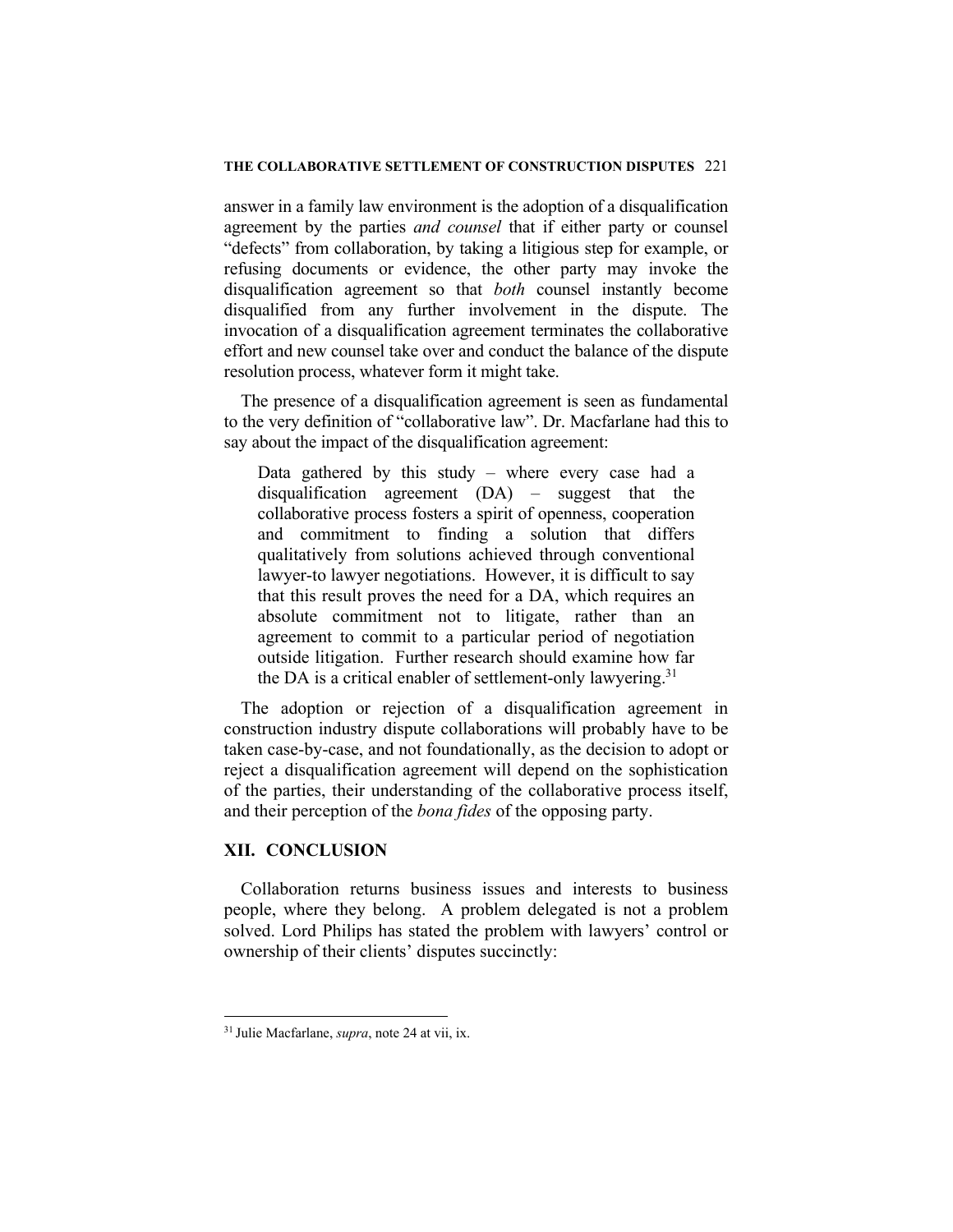I sometimes think that law is like medicine. Once you are in the hands of professional litigants they take charge of you, willy-nilly, and you find that you have embarked on a course that has no turning back and the incidents of which you cannot even understand.<sup>32</sup>

A similar sentiment has been expressed by Robert F. Cochran, Jr.:

In traditional forms of representation, the client gets the benefit of lawyer advocacy, but loses control of the process and the outcome. In litigation, the lawyers and judge control the process; the judge and/or jury control the outcome. In traditional legal negotiation, the client also loses control of most aspects of the case. Negotiations generally take place between the lawyers alone. In theory, the client sets the goal of the representation and must approve any settlement offers, but studies of negotiation practices suggest that in fact lawyers are in control all the way through. $33$ 

We construction litigators sometimes blur the boundary between our management of the dispute resolution process and "ownership" of the underlying dispute itself. In our zealous advocacy of our clients' rights, we often identify our interests exclusively with our client's interests. In-house counsel may find themselves in a hybrid position. As noted above, Michael McIlwrath and Roland Schroeder have observed that in-house lawyers live in a world where every day the practice of law directly interfaces with the operation of a business<sup>34</sup> and the focus is not just on winning *but on advancing the overall commercial needs and objectives of the client organization*. As McIlwrath and Schroeder have stated, "if the company prevails in a dispute but the commercial goals are not advanced – and advanced in a timely fashion – then we [in-house counsel] have still fallen short in the eyes of the business." These are comments to be heeded. We believe that as far as possible "ownership" of the settlement of construction disputes should be returned to the parties themselves after a collaboratively achieved understanding of the parties' true

<sup>&</sup>lt;sup>32</sup> Lord Philips of Worth Matravers, "Alternative Dispute Resolution: An English Viewpoint" (2008) 74 Arbitration 407.

<sup>33</sup> Robert F. Cochran, Jr., *supra*, note 27 at 537 *et seq.* See also Herbert M. Kritze, *Contingent – Fee Lawyers and Their Clients: Settlement Expectations, Settlement Realities, and Issues of Control in the Lawyer-Client Relationship*, (1998) 23 Law and Soc. Inquiry 795 at 797 (discussing studies indicating lawyer control).

<sup>&</sup>lt;sup>34</sup> Michael McIlwrath & Roland Schroeder, *supra*, note 2 at 3.